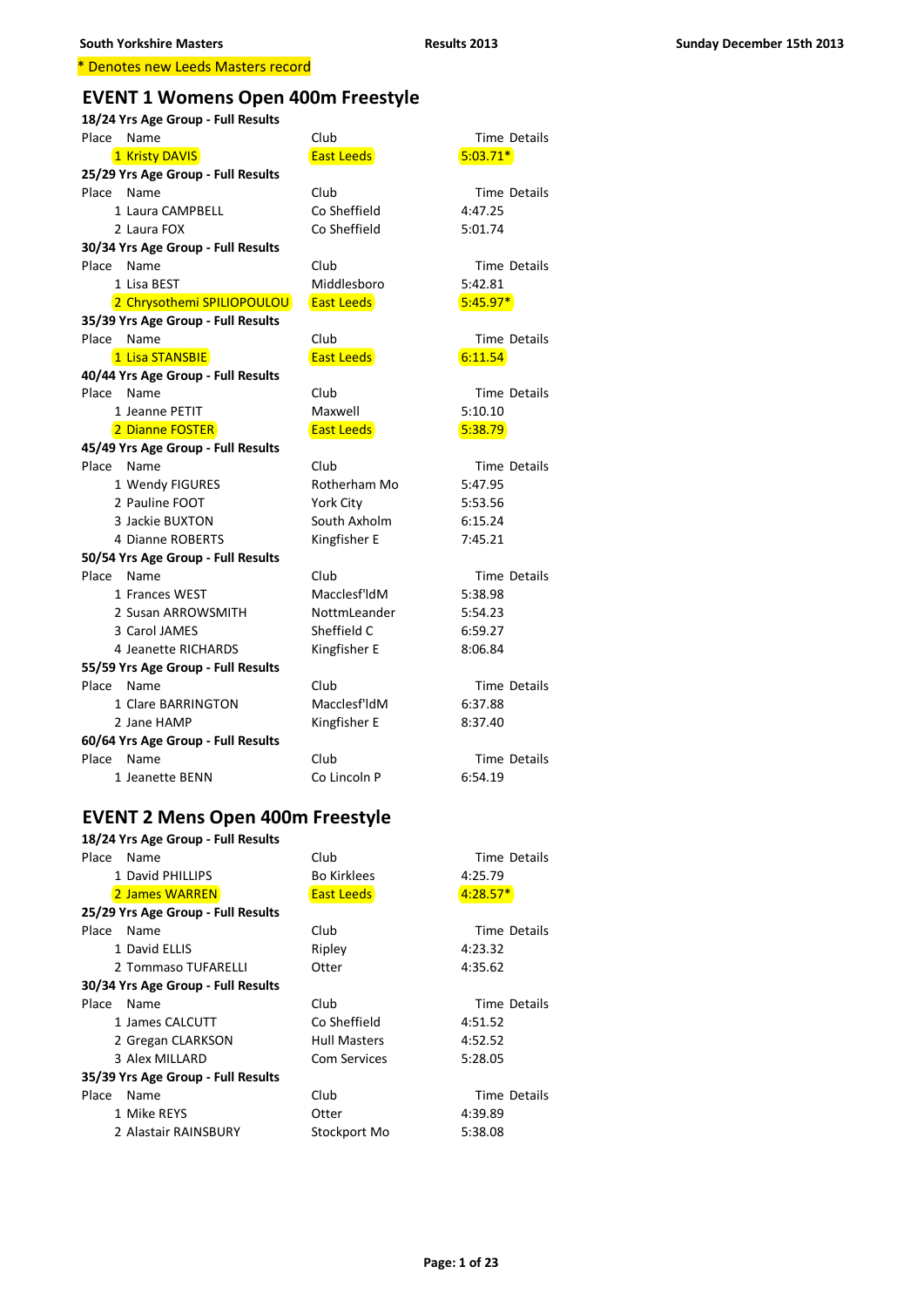#### **40/44 Yrs Age Group - Full Results**

| Place | Name                               | Club               | <b>Time Details</b> |
|-------|------------------------------------|--------------------|---------------------|
|       | 1 Kyran PARKER                     | <b>East Leeds</b>  | 4:30.34             |
|       | 2 Gary WRIGHT                      | Bromsgrove         | 4:38.67             |
|       | 3 Robin BALFOUR                    | Dunfermline        | 4:40.21             |
|       | 4 Martin ANDERSEN                  | <b>Bo Kirklees</b> | 4:54.33             |
|       | 5 Sean O'FLAHERTY                  | <b>Bo Kirklees</b> | 5:01.21             |
|       | 6 Simon KNIGHTON                   | Marple             | 5:04.24             |
|       | 7 Joseph GAVELLE                   | Rotherham Mo       | 5:14.78             |
|       | 8 Ken FLETT                        | Silver City        | 5:15.71             |
|       | 9 Kevin MOMENT                     | Kingfisher E       | 5:52.29             |
|       | 10 Christopher DUCK                | Kingfisher E       | 6:35.40             |
|       | <b>Paul CLEMENCE</b>               | <b>East Leeds</b>  | <b>DNF</b>          |
|       | 45/49 Yrs Age Group - Full Results |                    |                     |
| Place | Name                               | Club               | <b>Time Details</b> |
|       | 1 Andrew GRISTWOOD                 | Cleethorpes        | 4:53.12             |
|       | 2 Michael PEPPER                   | Rotherham Mo       | 5:05.77             |
|       | 3 Simon WARD                       | <b>East Leeds</b>  | 5:25.58             |
|       | 4 Paul THOMPSON                    | Cleethorpes        | 5:37.65             |
|       | 5 Oggy EAST                        | <b>Arfon Mast</b>  | 6:00.77             |
|       | 50/54 Yrs Age Group - Full Results |                    |                     |
| Place | Name                               | Club               | <b>Time Details</b> |
|       | 1 Nicholas PARKES                  | Middlesboro        | 4:41.17             |
|       | 2 Mark JONES                       | Everton            | 4:51.26             |
|       | 3 Stephen BOTTOMLEY                | <b>Bo Kirklees</b> | 5:13.75             |
|       | 4 Brian ARMSTRONG                  | Gloucester M       | 5:17.24             |
|       | 55/59 Yrs Age Group - Full Results |                    |                     |
| Place | Name                               | Club               | <b>Time Details</b> |
|       | 1 Martin WAGNER                    | Sheff&Dist         | 5:35.48             |
|       | 60/64 Yrs Age Group - Full Results |                    |                     |
| Place | Name                               | Club               | <b>Time Details</b> |
|       | 1 Stuart MCLELLAN                  | Sudbury            | 5:53.78             |
|       | 2 Chris THORP                      | Co Derby           | 6:35.06             |
|       | 3 Keith ROTHWELL                   | <b>Arfon Mast</b>  | 6:36.41             |
|       | 4 Paul FLETCHER                    | <b>East Leeds</b>  | 6:50.03             |
|       | 65/69 Yrs Age Group - Full Results |                    |                     |
| Place | Name                               | Club               | Time Details        |
|       | 1 Graham PADGETT                   | Warr'ton Dol       | 5:34.11             |
|       | 2 Colin GERRARD                    | RichmondDale       | 6:04.82             |

### **EVENT 3 Womens Open 50m Backstroke**

| Place | Name                               | Club                | Time Details |
|-------|------------------------------------|---------------------|--------------|
|       | 1 Alison PFNNFLL                   | South Axholm        | 35.29        |
|       | 2 Claudine WIVELL                  | Thirsk WH           | 36.14        |
|       | 3 Elise BRADLEY-SMITH              | Sheffield C         | 36.39        |
|       | 4 Megan FLETCHER                   | <b>Hull Masters</b> | 37.58        |
|       | 5 Helen MOXON                      | Macclesf'ldM        | 39.85        |
|       | 6 Laura FLETCHER                   | <b>Hull Masters</b> | 42.99        |
|       | 25/29 Yrs Age Group - Full Results |                     |              |
| Place | Name                               | Club                | Time Details |
|       | 1 Deborah CROSSLAND                | <b>Bo Kirklees</b>  | 34.65        |
|       | 2 Emma GREENFIELD                  | Co Sheffield        | 36.58        |
|       | 3 Sarah CLARK                      | <b>Hull Masters</b> | 37.89        |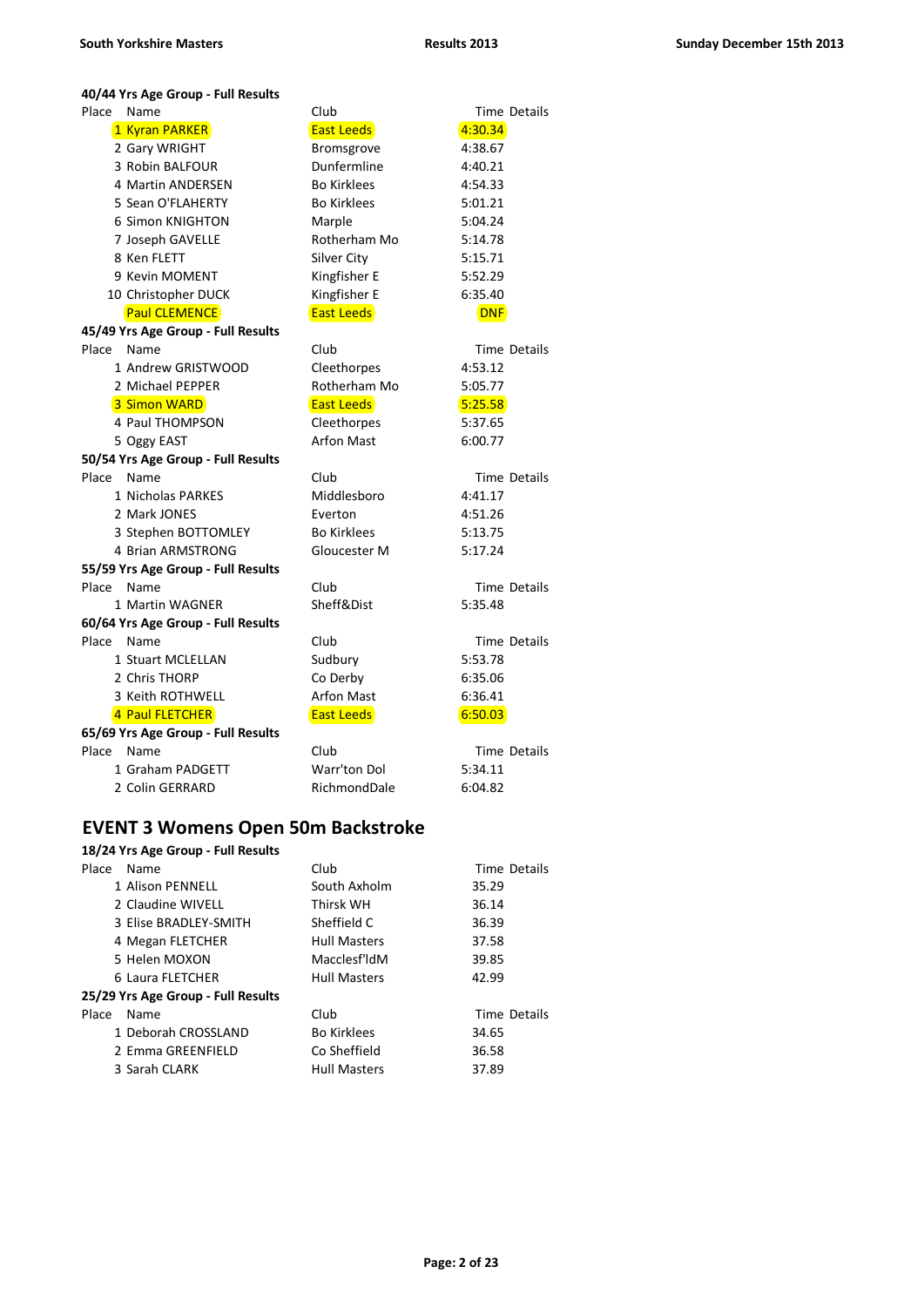| 30/34 Yrs Age Group - Full Results   |                     |                     |  |  |
|--------------------------------------|---------------------|---------------------|--|--|
| Place<br>Name                        | Club                | Time Details        |  |  |
| 1 Rachel WHITWELL                    | <b>Bo Kirklees</b>  | 32.83               |  |  |
| 2 Fiona SADLER                       | Macclesf'ldM        | 37.39               |  |  |
| 3 Lisa BEST                          | Middlesboro         | 37.83               |  |  |
| 4 Leanne ANDERSON                    | Kingfisher E        | 38.66               |  |  |
| 5 Sarah FARLEY                       | Sudbury             | 46.15               |  |  |
| 6 Karen WEBSTER                      | Kingfisher E        | 47.86               |  |  |
| 35/39 Yrs Age Group - Full Results   |                     |                     |  |  |
| Place Name                           | Club                | Time Details        |  |  |
| 1 Andrea JUTRZENKA                   | <b>East Leeds</b>   | 38.23               |  |  |
| 2 Tracy MACINNES                     | Knottingley         | 38.44               |  |  |
| 40/44 Yrs Age Group - Full Results   |                     |                     |  |  |
| Place<br>Name                        | Club                | Time Details        |  |  |
| 1 Joanne BROOK                       | <b>Bo Kirklees</b>  | 40.08               |  |  |
| 2 Sandra THURSFIELD                  | Sheffield C         | 40.48               |  |  |
| 45/49 Yrs Age Group - Full Results   |                     |                     |  |  |
| Place Name                           | Club                | Time Details        |  |  |
| 1 Tracy MEYERHOFF                    | <b>Hull Masters</b> | 51.75               |  |  |
| 2 Heather ROBSON                     | Ryedale             | 52.13               |  |  |
| 3 Jane SEDMAN                        | Kingfisher E        | 1:06.10             |  |  |
| 50/54 Yrs Age Group - Full Results   |                     |                     |  |  |
| Place<br>Name                        | Club                | Time Details        |  |  |
| 1 Julie HOYLE                        | <b>East Leeds</b>   | 33.86               |  |  |
| 2 Carolyn IRVINE                     | <b>Bo Kirklees</b>  | 36.12               |  |  |
| 3 Susan ARROWSMITH                   | NottmLeander        | 38.72               |  |  |
| 55/59 Yrs Age Group - Full Results   |                     |                     |  |  |
| Place Name                           | Club                | Time Details        |  |  |
| 1 Wendy OFFORD                       | <b>Bo Kirklees</b>  | 40.54               |  |  |
| 70/74 Yrs Age Group - Full Results   |                     |                     |  |  |
| Place Name                           | Club                | <b>Time Details</b> |  |  |
| 1 Doreen GORDON                      | Southport           | 49.44               |  |  |
| 75 Yrs/Over Age Group - Full Results |                     |                     |  |  |
| Place Name                           | Club                | <b>Time Details</b> |  |  |
| 1 Betty GRAYSON                      | <b>Hull Masters</b> | 1:10.36             |  |  |
|                                      |                     |                     |  |  |

# **EVENT 4 Mens Open 50m Backstroke**

|                                    | 18/24 Yrs Age Group - Full Results |                    |              |  |
|------------------------------------|------------------------------------|--------------------|--------------|--|
| Place                              | Name                               | Club               | Time Details |  |
|                                    | 1 George MORREAL                   | Stalybridge        | 28.65        |  |
|                                    | 2 Jake RYLATT                      | <b>East Leeds</b>  | $29.00*$     |  |
|                                    | 3 Robert SEXTON                    | Stalybridge        | 31.19        |  |
|                                    | 4 Jonathan PENNELL                 | South Axholm       | 31.29        |  |
|                                    | 5 James WOODCOCK                   | Wetherby           | 32.83        |  |
|                                    | 6 Sam HILL                         | Oldham Aqua        | 34.51        |  |
|                                    | 7 Mark REED                        | Co Sheffield       | 34.72        |  |
|                                    | 8 David WARD                       | Kingfisher E       | 40.47        |  |
| 30/34 Yrs Age Group - Full Results |                                    |                    |              |  |
| Place                              | Name                               | Club               | Time Details |  |
|                                    | 1 Philip PRATT                     | <b>East Leeds</b>  | $27.69*$     |  |
|                                    | 2 Robert HYDE                      | Co Sheffield       | 29.30        |  |
|                                    | 3 Benjamin MATTINSON               | Macclesf'ldM       | 30.84        |  |
|                                    | 4 Mohamed ELNAGGAR                 | <b>Bo Kirklees</b> | 41.59        |  |
|                                    | 35/39 Yrs Age Group - Full Results |                    |              |  |
| Place                              | Name                               | Club               | Time Details |  |
|                                    | 1 Simon KERRIGAN                   | Co Sheffield       | 30.64        |  |
|                                    | 2 Richard LAW                      | Macclesf'ldM       | 34.27        |  |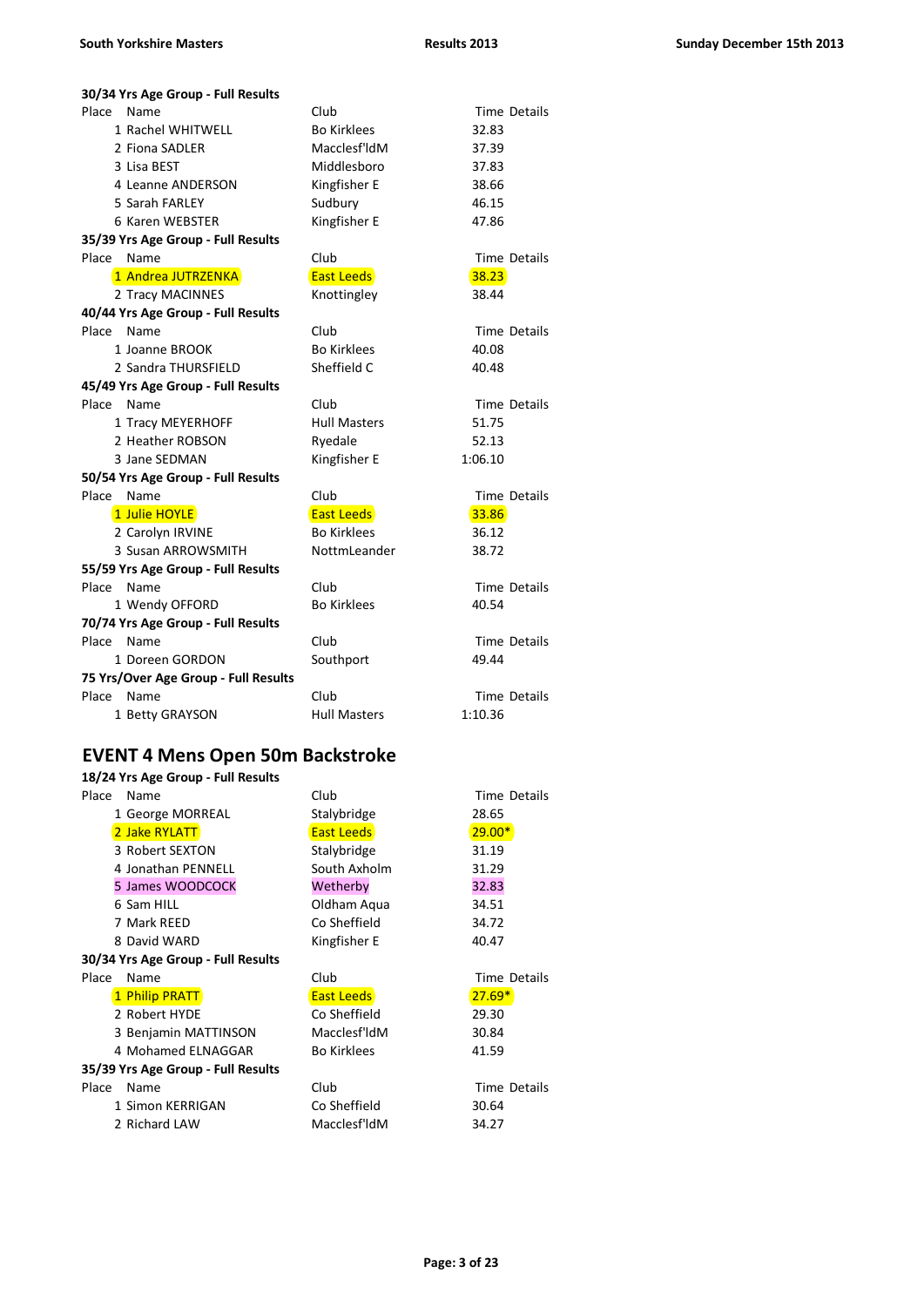| 40/44 Yrs Age Group - Full Results |                     |              |  |  |
|------------------------------------|---------------------|--------------|--|--|
| Place Name                         | Club                | Time Details |  |  |
| 1 Ken FLETT                        | Silver City         | 35.73        |  |  |
| 2 Richard WITTY                    | Kingfisher E        | 38.77        |  |  |
| 3 Clive SMITH                      | Ftwall              | 41.12        |  |  |
| 4 Alan CHEETHAM                    | Sheff&Dist          | 45.01        |  |  |
| 5 Steven MORRIS                    | Gainsborough        | 46.18        |  |  |
| 6 Christopher DUCK                 | Kingfisher E        | 48.46        |  |  |
| 45/49 Yrs Age Group - Full Results |                     |              |  |  |
| Name<br>Place                      | Club                | Time Details |  |  |
| 1 Stuart HOYLE                     | <b>East Leeds</b>   | 33.41        |  |  |
| 2 Matthew GRANT                    | Gates & Whick       | 33.77        |  |  |
| 50/54 Yrs Age Group - Full Results |                     |              |  |  |
| Place Name                         | Club                | Time Details |  |  |
| 1 Stephen ALLEN                    | <b>Hull Masters</b> | 33.35        |  |  |
| 2 Mark JONES                       | Everton             | 38.18        |  |  |
| 55/59 Yrs Age Group - Full Results |                     |              |  |  |
| Place Name                         | Club                | Time Details |  |  |
| 1 Steve GREENFIELD                 | Basingstoke         | 31.61        |  |  |
| 2 Brian GODFREY                    | <b>Bo Kirklees</b>  | 34.18        |  |  |
| 3 Paul CRUCI                       | Chalfont            | 39.14        |  |  |
| 4 David ARCHER                     | Godalming           | 40.40        |  |  |
| 5 Malcolm CLARK                    | <b>East Leeds</b>   | 41.84        |  |  |
| 60/64 Yrs Age Group - Full Results |                     |              |  |  |
| Place Name                         | Club                | Time Details |  |  |
| 1 Raymond BUTTERS                  | RichmondDale        | 39.56        |  |  |
| 2 Brian TAYLOR                     | Adwick              | 40.13        |  |  |
| 65/69 Yrs Age Group - Full Results |                     |              |  |  |
| Place Name                         | Club                | Time Details |  |  |
| 1 Carl BUTLER                      | RichmondDale        | 44.01        |  |  |

### **EVENT 5 Womens Open 100m Butterfly**

| 25/29 Yrs Age Group - Full Results |              |              |
|------------------------------------|--------------|--------------|
| Place<br>Name                      | Club         | Time Details |
| 1 Sarah LOOF                       | Co Lincoln P | 1:42.35      |
| 30/34 Yrs Age Group - Full Results |              |              |
| Place<br>Name                      | Club         | Time Details |
| 1 Fmma OLIVER                      | Basingstoke  | 1:09.28      |
| 45/49 Yrs Age Group - Full Results |              |              |
| Place Name                         | Club         | Time Details |
| 1 Judy BROWN                       | Warr'ton Dol | 1:14.07      |
| 2 Wendy FIGURES                    | Rotherham Mo | 1:29.13      |
| 3 Lynne DAWSON                     | Chapeltown   | 1:41.76      |
| 50/54 Yrs Age Group - Full Results |              |              |
| Place<br>Name                      | Club         | Time Details |
| 1 Jane MUGGLETON                   | Sheffield C  | 1:56.16      |
| 55/59 Yrs Age Group - Full Results |              |              |
| Place Name                         | Club         | Time Details |
| 1 Christine GILLARD                | Calv Bing    | 1:41.85      |
| 60/64 Yrs Age Group - Full Results |              |              |
| Place<br>Name                      | Club         | Time Details |
| 1 Jeanette BENN                    | Co Lincoln P | 2:13.62      |
|                                    |              |              |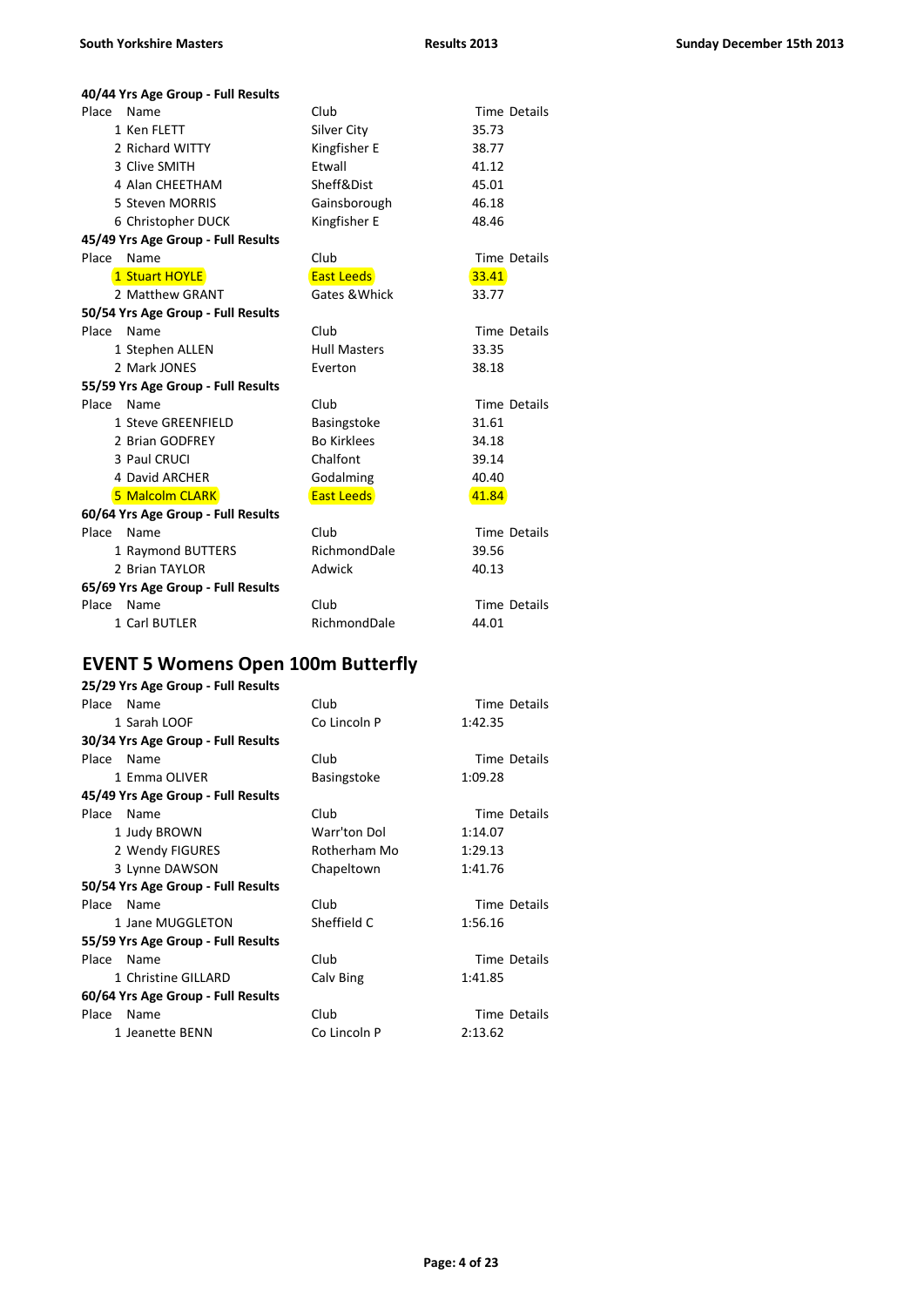## **EVENT 6 Mens Open 100m Butterfly**

| 18/24 Yrs Age Group - Full Results |
|------------------------------------|

| Place Name                         | Club               | <b>Time Details</b>                                |
|------------------------------------|--------------------|----------------------------------------------------|
| 1 Richard JAGGER                   | <b>East Leeds</b>  | 1:00.27                                            |
| 2 Thomas NELSON                    | Rotherham Mo       | 1:01.09                                            |
| 3 George MORREAL                   | Stalybridge        | 1:03.96                                            |
| 4 Robert SEXTON                    | Stalybridge        | 1:09.57                                            |
| 5 Sam HILL                         | Oldham Aqua        | 1:11.77                                            |
| 25/29 Yrs Age Group - Full Results |                    |                                                    |
| Place Name                         | Club               | Time Details                                       |
| 1 Matthew JAGGER                   | <b>East Leeds</b>  | 1:08.77                                            |
| 30/34 Yrs Age Group - Full Results |                    |                                                    |
| Place Name                         | Club               | <b>Time Details</b>                                |
| 1 Stephen BARTON                   | Co Liverpool       | 1:07.84                                            |
| 2 John MAJOR                       | South Hunsle       | 1:10.49                                            |
| 35/39 Yrs Age Group - Full Results |                    |                                                    |
| Place Name                         | Club               | Time Details                                       |
| 1 Ben HARKIN                       | Chesterfield       | 57.75                                              |
| 2 Graeme ATHERTON                  | Warr'ton Dol       | 1:03.49                                            |
| 3 Matt LEACH                       | Long Eaton         | 1:04.82                                            |
| 4 Colin PRESCOTT                   | Long Eaton         | 1:04.86                                            |
| 40/44 Yrs Age Group - Full Results |                    |                                                    |
| Place Name                         | Club               | Time Details                                       |
| 1 Ken FLETT                        | Silver City        | 1:13.38                                            |
| 2 Gregory CLARKE                   | South Axholm       | 1:14.55                                            |
| 3 Paul INGLE                       | Etwall             | 1:15.95                                            |
| 45/49 Yrs Age Group - Full Results |                    |                                                    |
| Place Name                         | Club               | <b>Time Details</b>                                |
| 1 Philip HAWORTH                   | Stalybridge        | 1:06.61                                            |
| 50/54 Yrs Age Group - Full Results |                    |                                                    |
| Place Name                         | Club               | Time Details                                       |
| 1 Nicholas PARKES                  | Middlesboro        | 1:09.91                                            |
| 2 Russell MASON                    | Warr'ton Dol       | 1:10.94                                            |
| 3 Stephen BOTTOMLEY                | <b>Bo Kirklees</b> | 1:16.03                                            |
| 4 Mark JONES                       | Everton            | 1:17.14                                            |
| 55/59 Yrs Age Group - Full Results |                    |                                                    |
| Place Name                         | Club               | <b>Time Details</b>                                |
| 1 Martyn FINNEY                    | Etwall             | 1:19.57                                            |
| <b>Bruce NAYLOR</b>                | South Axholm       | DQ T-2L Underwater recovery at Turn 2 (and Finish) |
| 60/64 Yrs Age Group - Full Results |                    |                                                    |
| Place Name                         | Club               | <b>Time Details</b>                                |
| 1 Keith ROTHWELL                   | <b>Arfon Mast</b>  | 1:35.50                                            |
| 2 Chris THORP                      | Co Derby           | 1:35.62                                            |

### **EVENT 7 Womens Open 100m Medley Team**

#### **Womens 72+ 100m Medley Team**

| Place Name          | Club                | Time Details |
|---------------------|---------------------|--------------|
| 1 Sheffield City SC | Sheffield C         | 1:02.59      |
| 2 Kingfishers SC    | Kingfisher E        | 1:09.00      |
| 3 Hull Masters SC   | <b>Hull Masters</b> | 1:11.27      |

## **EVENT 8 Mens Open 100m Medley Team**

#### **Mens 72+ 100m Medley Team**

| Place | Name                 | Club              | Time Details |
|-------|----------------------|-------------------|--------------|
|       | 1 East Leeds SC      | <b>East Leeds</b> | 54.43        |
|       | 2 Kingfishers SC     | Kingfisher E      | 58.29        |
|       | 3 Rotherham Metro SC | Rotherham Mo      | 1:00.14      |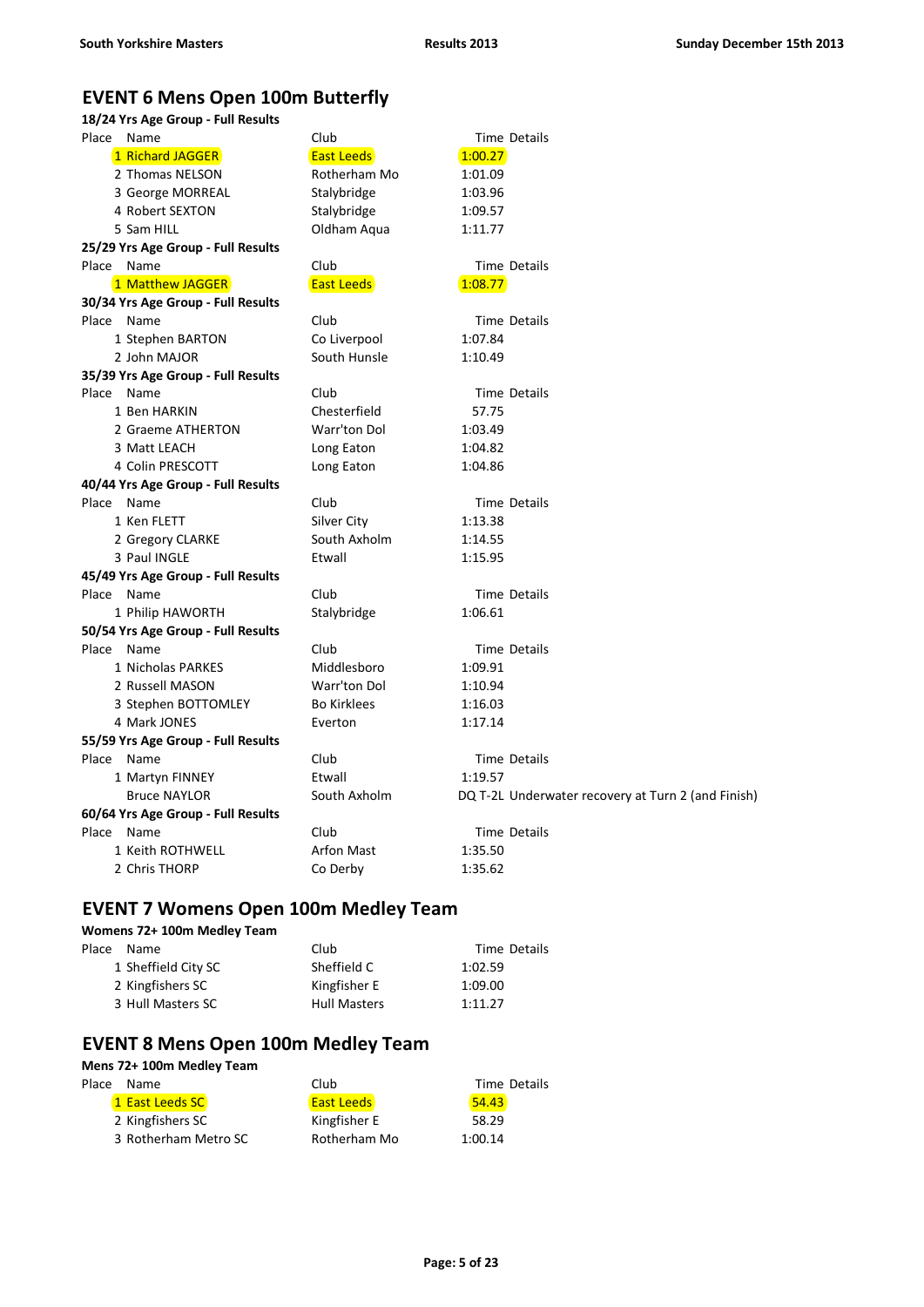### **EVENT 9 Womens Open 100m Medley Team**

**Womens 120+ 100m Medley Team**

| Place | Name                     | Club                | Time Details |
|-------|--------------------------|---------------------|--------------|
|       | 1 City of Sheffield Swim | Co Sheffield        | 1:02.00      |
|       | 2 East Leeds SC          | <b>East Leeds</b>   | 1:10.62      |
|       | 3 Hull Masters SC        | <b>Hull Masters</b> | 1:20.36      |

### **EVENT 10 Mens Open 100m Medley Team**

| Mens 120+ 100m Medley Team |                          |                     |              |  |
|----------------------------|--------------------------|---------------------|--------------|--|
| Place                      | Name                     | Club                | Time Details |  |
|                            | 1 Borough of Kirklees SC | <b>Bo Kirklees</b>  | 56.32        |  |
|                            | 2 City of Sheffield Swim | Co Sheffield        | 57.47        |  |
|                            | 3 Hull Masters SC        | <b>Hull Masters</b> | 1:00.91      |  |

### **EVENT 11 Womens Open 100m Medley Team**

#### **Womens 160+ 100m Medley Team**

| Place | <b>Name</b>              | Club               | Time Details |
|-------|--------------------------|--------------------|--------------|
|       | 1 East Leeds SC          | <b>East Leeds</b>  | 59.24        |
|       | 2 Borough of Kirklees SC | <b>Bo Kirklees</b> | 1:03.39      |
|       | 3 Macclesfield Masters S | Macclesf'ldM       | 1:11.92      |
|       | 4 South Axholme Sharks S | South Axholm       | 1:12.69      |
|       | 5 Sheffield City SC      | Sheffield C        | 1:15.03      |
|       | 6 Kingfishers A          | Kingfisher E       | 1:17.76      |
|       | 7 City of Sheffield Swim | Co Sheffield       | 1:18.42      |
|       | 8 Kingfishers B          | Kingfisher E       | 1:27.39      |

### **EVENT 12 Mens Open 100m Medley Team**

# **Mens 160+ 100m Medley Team**

| Place | Name                     | Club               | Time Details                               |  |
|-------|--------------------------|--------------------|--------------------------------------------|--|
|       | 1 City of Sheffield Swim | Co Sheffield       | 56.37                                      |  |
|       | 2 East Leeds C           | <b>East Leeds</b>  | 57.15                                      |  |
|       | 3 Wetherby SC            | Wetherby           | 1:01.06                                    |  |
|       | 4 Borough of Kirklees SC | <b>Bo Kirklees</b> | 1:02.52                                    |  |
|       | 5 East Leeds B           | <b>East Leeds</b>  | 1:04.42                                    |  |
|       | 6 Kingfishers A          | Kingfisher E       | 1:05.46                                    |  |
|       | 7 South Axholme Sharks S | South Axholm       | 1:08.39                                    |  |
|       | 8 Kingfishers B          | Kingfisher E       | 1:15.87                                    |  |
|       | <b>East Leeds A</b>      | <b>East Leeds</b>  | DQ ST- Starting before the starting signal |  |
|       |                          |                    |                                            |  |

#### **EVENT 13 Womens Open 50m Breaststroke**

| Place | Name                               | Club                      | Time Details                                   |
|-------|------------------------------------|---------------------------|------------------------------------------------|
|       | 1 Cassandra WALKER                 | <b>Bo Kirklees</b>        | 36.36                                          |
|       | 2 Claudine WIVELL                  | Thirsk WH                 | 39.11                                          |
|       | <b>3 Laura PURCELL</b>             | <b>East Leeds</b>         | 42.88                                          |
|       | 4 Megan FLETCHER                   | <b>Hull Masters</b>       | 44.22                                          |
|       | 25/29 Yrs Age Group - Full Results |                           |                                                |
| Place | Name                               | Club                      | Time Details                                   |
|       | 1 Laura FOX                        | Co Sheffield              | 38.44                                          |
|       | 2 Emma CARROLL                     | Macclesf <sup>'</sup> ldM | 39.52                                          |
|       | 3 Sarah CLARKE                     | Sudbury                   | 43.44                                          |
|       | 4 Anna BINNS                       | Birmingham M              | 1:05.43                                        |
|       | Sarah LOOF                         | Co Lincoln P              | DQ SL-2L Legs not on the same horizontal plane |
|       |                                    |                           |                                                |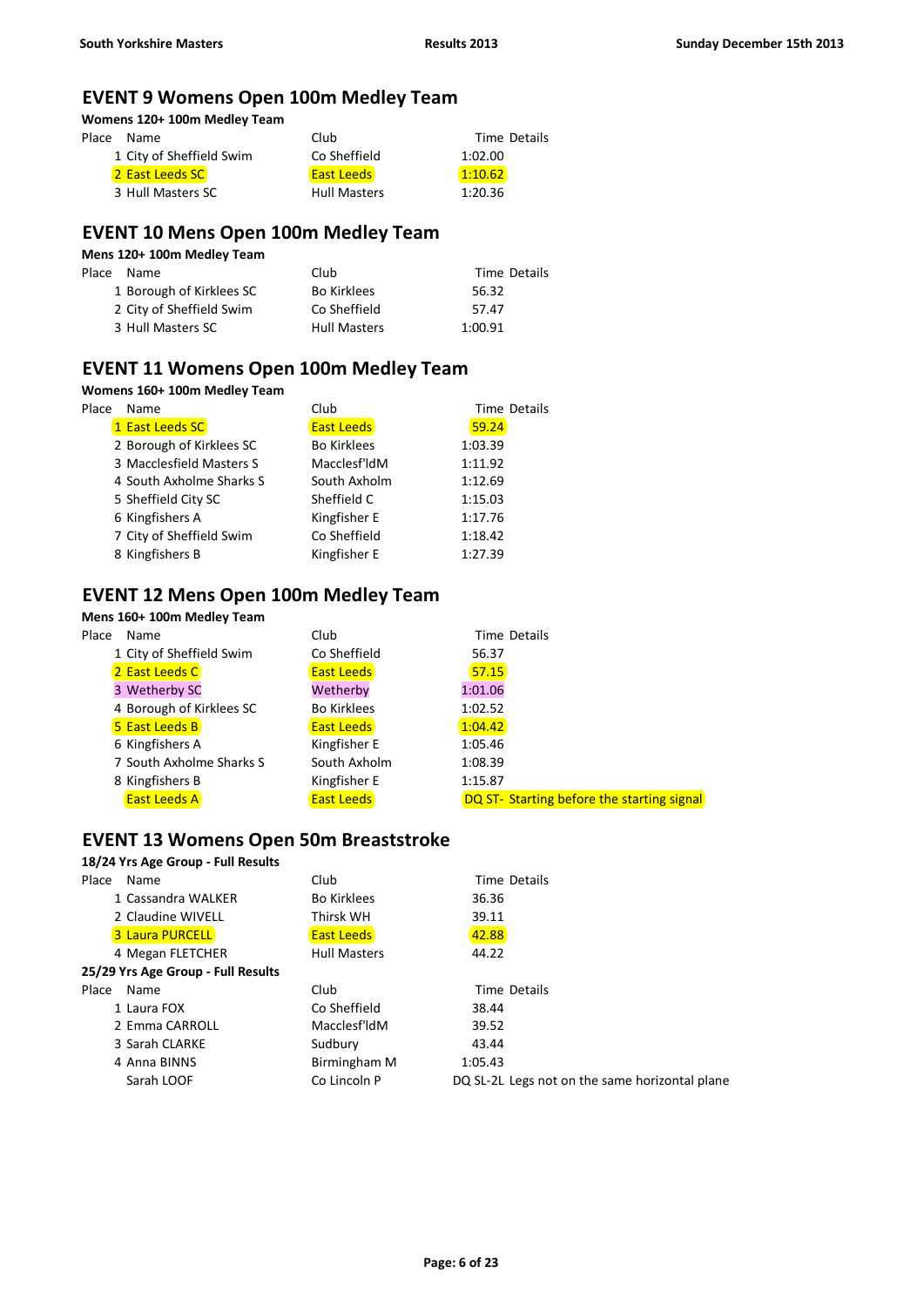| 30/34 Yrs Age Group - Full Results |                     |                     |  |  |
|------------------------------------|---------------------|---------------------|--|--|
| Place<br>Name                      | Club                | Time Details        |  |  |
| 1 Emma OLIVER                      | Basingstoke         | 35.43               |  |  |
| 2 Rachel WHITWELL                  | <b>Bo Kirklees</b>  | 37.64               |  |  |
| 3 Leanne ANDERSON                  | Kingfisher E        | 39.19               |  |  |
| 4 Nina WORT                        | <b>Hull Masters</b> | 41.36               |  |  |
| 5 Sarah FARLEY                     | Sudbury             | 48.64               |  |  |
| 35/39 Yrs Age Group - Full Results |                     |                     |  |  |
| Place<br>Name                      | Club                | <b>Time Details</b> |  |  |
| 1 Andrea JUTRZENKA                 | <b>East Leeds</b>   | 43.64               |  |  |
| 2 Josephine METCALF                | <b>Hull Masters</b> | 46.88               |  |  |
| 40/44 Yrs Age Group - Full Results |                     |                     |  |  |
| Place<br>Name                      | Club                | Time Details        |  |  |
| 1 Helen GORMAN                     | Long Eaton          | 34.63               |  |  |
| 2 Lisa DOBSON                      | <b>East Leeds</b>   | 36.83               |  |  |
| 3 Sharon LOCK                      | Melton M'bry        | 37.49               |  |  |
| 45/49 Yrs Age Group - Full Results |                     |                     |  |  |
| Place<br>Name                      | Club                | Time Details        |  |  |
| 1 Wendy FIGURES                    | Rotherham Mo        | 41.70               |  |  |
| 2 Jackie BUXTON                    | South Axholm        | 43.60               |  |  |
| 3 Heather ROBSON                   | Ryedale             | 44.00               |  |  |
| 4 Pauline FOOT                     | York City           | 45.39               |  |  |
| 5 Kath MINGHELLA                   | Kingfisher E        | 45.80               |  |  |
| 6 Jane SEDMAN                      | Kingfisher E        | 50.17               |  |  |
| 50/54 Yrs Age Group - Full Results |                     |                     |  |  |
| Place<br>Name                      | Club                | Time Details        |  |  |
| 1 Carolyn IRVINE                   | <b>Bo Kirklees</b>  | 43.93               |  |  |
| 55/59 Yrs Age Group - Full Results |                     |                     |  |  |
| Place<br>Name                      | Club                | Time Details        |  |  |
| 1 Sally SHIELDS                    | <b>Bo Kirklees</b>  | 41.42               |  |  |
| 2 Suzanne CLARKSON                 | <b>Hull Masters</b> | 1:06.24             |  |  |
| 60/64 Yrs Age Group - Full Results |                     |                     |  |  |
| Place<br>Name                      | Club                | <b>Time Details</b> |  |  |
| 1 Hilary CRICK                     | <b>East Leeds</b>   | 48.86*              |  |  |

#### **EVENT 14 Mens Open 50m Breaststroke**

|       | 18/24 Yrs Age Group - Full Results |                     |              |  |  |
|-------|------------------------------------|---------------------|--------------|--|--|
| Place | Name                               | Club                | Time Details |  |  |
|       | 1 Oliver SIMPSON                   | York City           | 31.98        |  |  |
|       | 2 Jake RYLATT                      | <b>East Leeds</b>   | 33.51        |  |  |
|       | 3 Robert SEXTON                    | Stalybridge         | 34.50        |  |  |
|       | 4 Sam HILL                         | Oldham Aqua         | 38.71        |  |  |
|       | 5 David WARD                       | Kingfisher E        | 40.18        |  |  |
|       | 25/29 Yrs Age Group - Full Results |                     |              |  |  |
| Place | Name                               | Club                | Time Details |  |  |
|       | 1 David ELLIS                      | Ripley              | 32.31        |  |  |
|       | 2 Benjamin JOHNSON                 | <b>Bo Kirklees</b>  | 32.83        |  |  |
|       | 30/34 Yrs Age Group - Full Results |                     |              |  |  |
| Place | Name                               | Club                | Time Details |  |  |
|       | 1 Ross TURNER                      | Rugby               | 30.32        |  |  |
|       | 2 Robert HYDE                      | Co Sheffield        | 32.07        |  |  |
|       | 3 James CALCUTT                    | Co Sheffield        | 34.79        |  |  |
|       | 4 John MAJOR                       | South Hunsle        | 34.82        |  |  |
|       | 5 Rob KELLY                        | <b>Bo Kirklees</b>  | 35.67        |  |  |
|       | 6 Alex MILLARD                     | <b>Com Services</b> | 38.79        |  |  |
|       | 7 Christopher ROSE                 | Stalybridge         | 39.86        |  |  |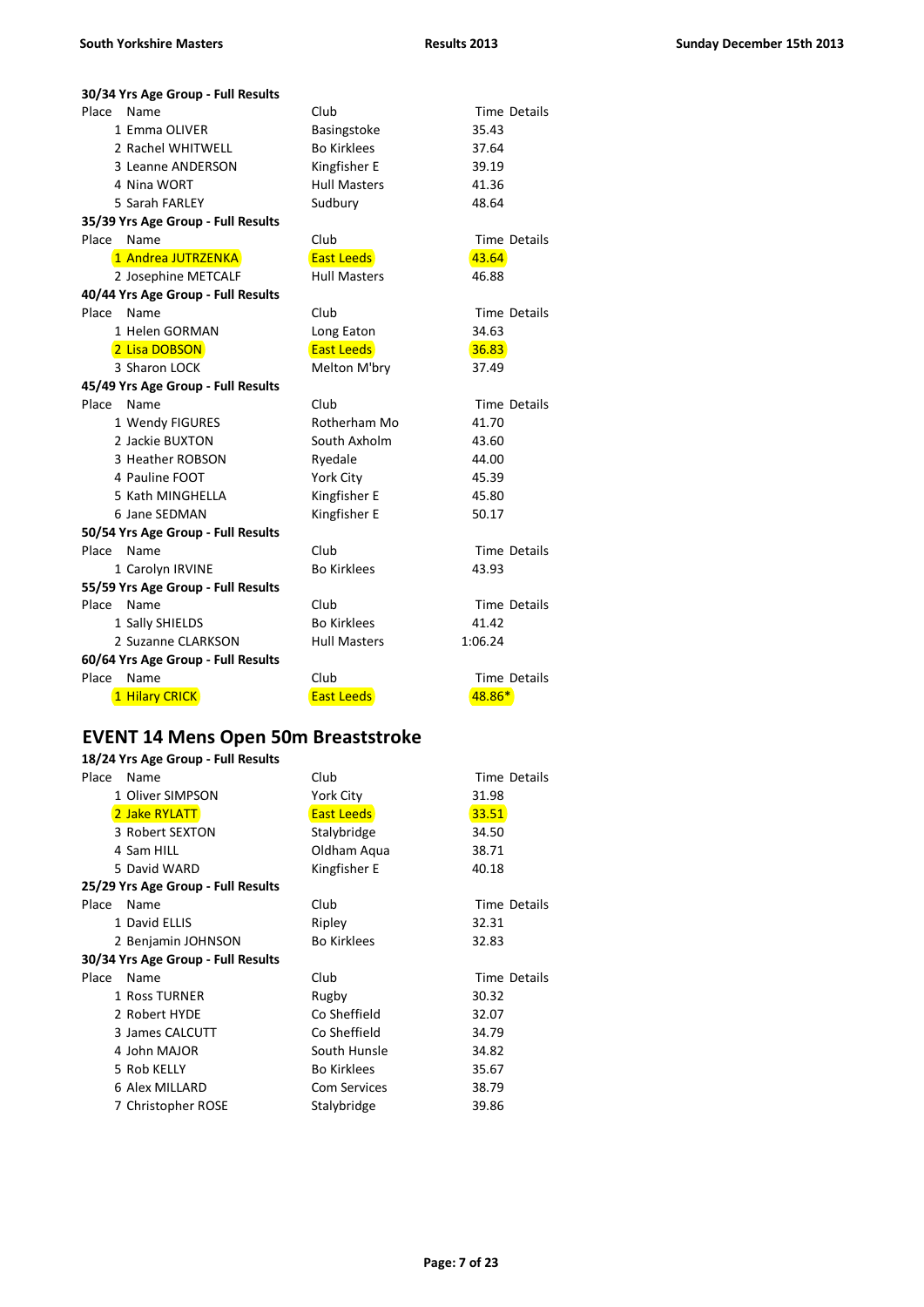| 35/39 Yrs Age Group - Full Results   |                     |                                            |
|--------------------------------------|---------------------|--------------------------------------------|
| Place Name                           | Club                | Time Details                               |
| 1 Marc BEST                          | Middlesboro         | 31.82                                      |
| 2 Timothy GLEESON                    | Co Sheffield        | 33.67                                      |
| 3 Christopher ROLLE                  | Etwall              | 34.96                                      |
| 4 Richard LAW                        | Macclesf'ldM        | 38.29                                      |
| 5 James BATEY                        | Wetherby            | 38.42                                      |
| 40/44 Yrs Age Group - Full Results   |                     |                                            |
| Place Name                           | Club                | <b>Time Details</b>                        |
| 1 Kyran PARKER                       | <b>East Leeds</b>   | 33.70                                      |
| 2 Scott DAVISON                      | Co Sheffield        | 34.57                                      |
| 3 Gregory CLARKE                     | South Axholm        | 36.88                                      |
| 4 Robin BALFOUR                      | Dunfermline         | 37.64                                      |
| 4 Gary THURSFIELD                    | Sheffield C         | 37.64                                      |
| 6 Paul INGLE                         | Etwall              | 38.60                                      |
| 7 Steven EMPSON                      | Rotherham Mo        | 38.76                                      |
| 8 Steven MORRIS                      | Gainsborough        | 41.32                                      |
| 9 Richard WITTY                      | Kingfisher E        | 41.43                                      |
| 10 Ashley BARWICK                    | <b>Trafford Met</b> | 42.70                                      |
| 11 Kevin MOMENT                      | Kingfisher E        | 42.71                                      |
| 12 Lawrence SAVAGE                   | <b>Bo Barnsley</b>  | 43.07                                      |
| 13 Steven DOUGLASS                   | Kingfisher E        | 47.10                                      |
| 45/49 Yrs Age Group - Full Results   |                     |                                            |
| Place<br>Name                        | Club                | Time Details                               |
| 1 Marcel SCHOLTEN                    | Modernians          | 32.02                                      |
| 2 Peter JACKSON                      | <b>East Leeds</b>   | $34.48*$                                   |
| 3 Stuart HOYLE                       | <b>East Leeds</b>   | 35.54                                      |
| 4 Andrew WYCHERLEY                   | <b>East Leeds</b>   | 37.57                                      |
| 5 Matthew GRANT                      | Gates & Whick       | 38.30                                      |
| 6 Ian BALFOUR                        | Norfolk Vikg        | 39.44                                      |
| 7 Andrew CORNFORTH                   | Kingfisher E        | 42.56                                      |
| 8 Oggy EAST                          | <b>Arfon Mast</b>   | 44.33                                      |
| 50/54 Yrs Age Group - Full Results   |                     |                                            |
| Place<br>Name                        | Club                | Time Details                               |
| 1 Craig HEGGIE                       | Copeland            | 34.60                                      |
| 2 Kevan BROWN                        | <b>Bo Kirklees</b>  |                                            |
|                                      | <b>Bo Kirklees</b>  | 36.39                                      |
| 3 Stephen BOTTOMLEY                  |                     | 36.96                                      |
| 4 Stephen ALLEN                      | <b>Hull Masters</b> | 37.05                                      |
| 5 Mark JONES                         | Everton             | 39.66                                      |
| 6 Michael HUNTER                     | Kingfisher E        | 51.31                                      |
| 55/59 Yrs Age Group - Full Results   |                     |                                            |
| Place Name                           | Club                | Time Details                               |
| 1 Steve GREENFIELD                   | Basingstoke         | 35.61                                      |
| 2 Paul CRUCI                         | Chalfont            | 42.75                                      |
| 60/64 Yrs Age Group - Full Results   |                     |                                            |
| Place Name                           | Club                | <b>Time Details</b>                        |
| 1 Brian TAYLOR                       | Adwick              | 37.80                                      |
| 2 Raymond BUTTERS                    | RichmondDale        | 41.39                                      |
| 3 Keith ROTHWELL                     | Arfon Mast          | 42.11                                      |
| 4 Stuart MCLELLAN                    | Sudbury             | 44.67                                      |
| 65/69 Yrs Age Group - Full Results   |                     |                                            |
| Place Name                           | Club                | Time Details                               |
| 1 Graham PADGETT                     | Warr'ton Dol        | 42.52                                      |
| Carl BUTLER                          | RichmondDale        | DQ SL-2L Legs not on same horizontal plane |
| 75 Yrs/Over Age Group - Full Results |                     |                                            |
| Place<br>Name                        | Club                | Time Details                               |
| 1 Bill MOORE                         | <b>East Leeds</b>   | 44.63                                      |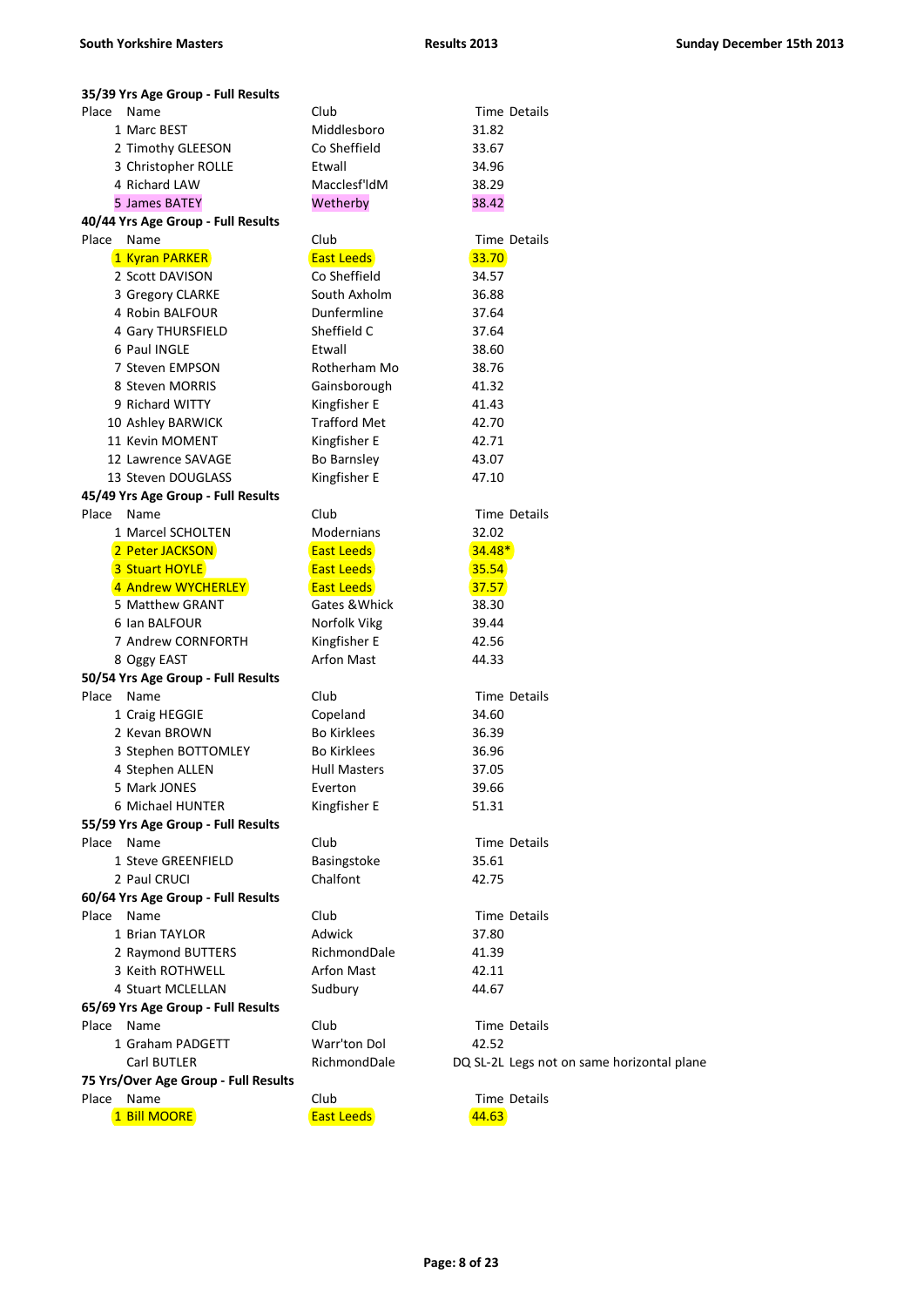## **EVENT 15 Womens Open 200m Freestyle**

| 18/24 Yrs Age Group - Full Results |                     |                     |  |
|------------------------------------|---------------------|---------------------|--|
| Place<br>Name                      | Club                | <b>Time Details</b> |  |
| 1 Kristy DAVIS                     | <b>East Leeds</b>   | $2:22.10*$          |  |
| 25/29 Yrs Age Group - Full Results |                     |                     |  |
| Place<br>Name                      | Club                | <b>Time Details</b> |  |
| 1 Cat REED                         | <b>East Leeds</b>   | 2:39.52             |  |
| Anna BINNS                         | Birmingham M        | <b>DNF</b>          |  |
| 30/34 Yrs Age Group - Full Results |                     |                     |  |
| Place<br>Name                      | Club                | Time Details        |  |
| 1 Natalie TAYLOR                   | Sheffield C         | 2:25.18             |  |
| 2 Chrysothemi SPILIOPOULOU         | <b>East Leeds</b>   | $2:40.40*$          |  |
| 35/39 Yrs Age Group - Full Results |                     |                     |  |
| Place<br>Name                      | Club                | <b>Time Details</b> |  |
| 1 Lisa STANSBIE                    | <b>East Leeds</b>   | 2:59.01             |  |
| 40/44 Yrs Age Group - Full Results |                     |                     |  |
| Place<br>Name                      | Club                | <b>Time Details</b> |  |
| 1 Sharon LOCK                      | Melton M'bry        | 2:53.84             |  |
| 2 Suzanne PATTERSON                | <b>Bo Kirklees</b>  | 2:56.39             |  |
| 45/49 Yrs Age Group - Full Results |                     |                     |  |
| Place Name                         | Club                | Time Details        |  |
| 1 Dianne ROBERTS                   | Kingfisher E        | 3:43.79             |  |
| 50/54 Yrs Age Group - Full Results |                     |                     |  |
| Place Name                         | Club                | Time Details        |  |
| 1 Susan ARROWSMITH                 | Nottml eander       | 2:46.75             |  |
| 2 Jeanette RICHARDS                | Kingfisher E        | 3:55.61             |  |
| 55/59 Yrs Age Group - Full Results |                     |                     |  |
| Place<br>Name                      | Club                | <b>Time Details</b> |  |
| 1 Christine GILLARD                | Calv Bing           | 2:55.75             |  |
| 2 Suzanne CLARKSON                 | <b>Hull Masters</b> | 4:13.47             |  |
| 70/74 Yrs Age Group - Full Results |                     |                     |  |
| Place<br>Name                      | Club                | Time Details        |  |
| 1 Doreen GORDON                    | Southport           | 3:30.50             |  |

## **EVENT 16 Mens Open 200m Freestyle**

| Place | Name                               | Club                | Time Details |
|-------|------------------------------------|---------------------|--------------|
|       | 1 Richard JAGGER                   | <b>East Leeds</b>   | 1:59.90      |
|       | 2 Thomas NELSON                    | Rotherham Mo        | 2:02.90      |
|       | 3 David PHILLIPS                   | <b>Bo Kirklees</b>  | 2:06.99      |
|       | 4 Jonathan PENNELL                 | South Axholm        | 2:10.58      |
|       | 25/29 Yrs Age Group - Full Results |                     |              |
| Place | Name                               | Club                | Time Details |
|       | 1 Tommaso TUFARELLI                | Otter               | 2:09.83      |
|       | 30/34 Yrs Age Group - Full Results |                     |              |
| Place | Name                               | Club                | Time Details |
|       | 1 Christopher KNEE                 | <b>East Leeds</b>   | 2:04.26      |
|       | 2 Benjamin MATTINSON               | Macclesf'ldM        | 2:10.84      |
|       | 3 Gregan CLARKSON                  | <b>Hull Masters</b> | 2:18.38      |
|       | 35/39 Yrs Age Group - Full Results |                     |              |
| Place | Name                               | Club                | Time Details |
|       | 1 Mike REYS                        | Otter               | 2:09.81      |
|       | 2 Alastair RAINSBURY               | Stockport Mo        | 2:40.56      |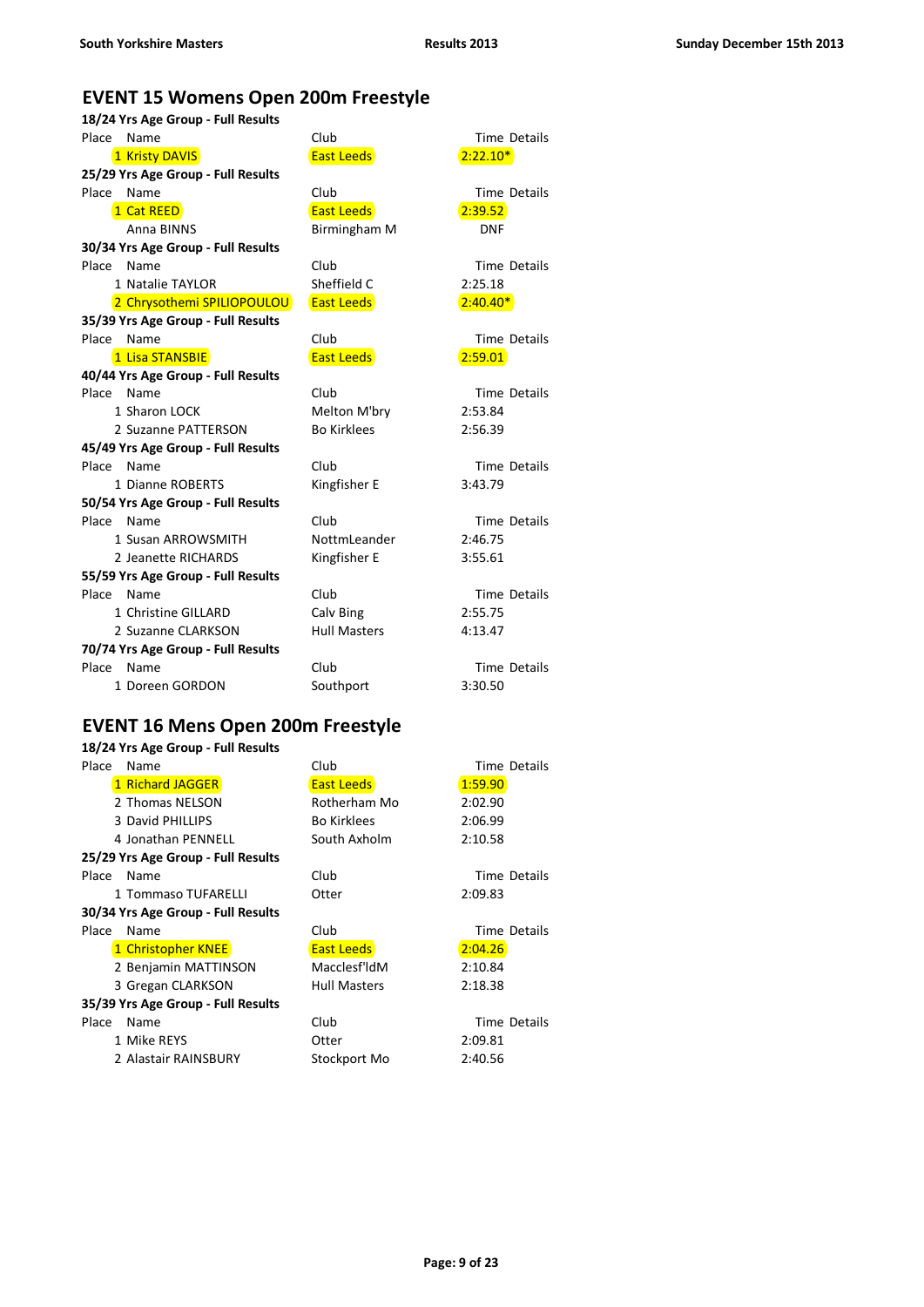| 40/44 Yrs Age Group - Full Results |                    |                     |  |  |
|------------------------------------|--------------------|---------------------|--|--|
| Place<br>Name                      | Club               | Time Details        |  |  |
| 1 Martin ANDERSEN                  | <b>Bo Kirklees</b> | 2:16.96             |  |  |
| 2 Ken FLETT                        | Silver City        | 2:23.17             |  |  |
| 3 Steven EMPSON                    | Rotherham Mo       | 2:29.33             |  |  |
| 4 Joseph GAVELLE                   | Rotherham Mo       | 2:30.96             |  |  |
| 5 Richard WITTY                    | Kingfisher E       | 2:38.64             |  |  |
| 6 Kevin MOMENT                     | Kingfisher E       | 2:41.19             |  |  |
| 7 Clive SMITH                      | Etwall             | 2:41.30             |  |  |
| 8 Christopher DUCK                 | Kingfisher E       | 3:06.42             |  |  |
| 45/49 Yrs Age Group - Full Results |                    |                     |  |  |
| Place<br>Name                      | Club               | <b>Time Details</b> |  |  |
| 1 Andrew GRISTWOOD                 | Cleethorpes        | 2:22.07             |  |  |
| 2 Simon WARD                       | <b>East Leeds</b>  | 2:31.92             |  |  |
| 3 Jim WHITWELL                     | <b>Bo Kirklees</b> | 2:33.96             |  |  |
| 4 Paul THOMPSON                    | Cleethorpes        | 2:40.38             |  |  |
| 50/54 Yrs Age Group - Full Results |                    |                     |  |  |
| Place<br>Name                      | Club               | <b>Time Details</b> |  |  |
| 1 Nicholas PARKES                  | Middlesboro        | 2:12.74             |  |  |
| 2 Mark JONES                       | Everton            | 2:18.90             |  |  |
| 3 Stewart ROWE                     | Kingfisher E       | 2:21.26             |  |  |
| 4 Brian ARMSTRONG                  | Gloucester M       | 2:31.56             |  |  |
| 55/59 Yrs Age Group - Full Results |                    |                     |  |  |
| Place<br>Name                      | Club               | <b>Time Details</b> |  |  |
| 1 Robert WOODCOCK                  | Wetherby           | $2:28.86*$          |  |  |
| 2 Martin WAGNER                    | Sheff&Dist         | 2:29.47             |  |  |
| 60/64 Yrs Age Group - Full Results |                    |                     |  |  |
| Place<br>Name                      | Club               | Time Details        |  |  |
| 1 Stuart MCLELLAN                  | Sudbury            | 2:48.01             |  |  |
| 2 Chris THORP                      | Co Derby           | 3:08.76             |  |  |
| 3 Paul FLETCHER                    | <b>East Leeds</b>  | 3:19.63             |  |  |
| 65/69 Yrs Age Group - Full Results |                    |                     |  |  |
| Place<br>Name                      | Club               | <b>Time Details</b> |  |  |
| 1 Graham PADGETT                   | Warr'ton Dol       | 2:39.76             |  |  |
| 2 Colin GERRARD                    | RichmondDale       | 2:51.52             |  |  |

### **EVENT 17 Womens Open 50m Butterfly**

| 18/24 Yrs Age Group - Full Results |                     |              |  |  |
|------------------------------------|---------------------|--------------|--|--|
| Name                               | Club                | Time Details |  |  |
| 1 Heather HALL                     | Sheffield C         | 30.88        |  |  |
| 2 Emma COUCH                       | Kingfisher E        | 33.19        |  |  |
| 3 Elise BRADLEY-SMITH              | Sheffield C         | 33.22        |  |  |
| 4 Kristy DAVIS                     | <b>East Leeds</b>   | $33.70*$     |  |  |
| 5 Claudine WIVELL                  | Thirsk WH           | 35.98        |  |  |
| 6 Laura FLETCHER                   | <b>Hull Masters</b> | 44.26        |  |  |
| 25/29 Yrs Age Group - Full Results |                     |              |  |  |
| Name                               | Club                | Time Details |  |  |
| 1 Laura CAMPBELL                   | Co Sheffield        | 29.44        |  |  |
| 2 Laura FOX                        | Co Sheffield        | 32.81        |  |  |
| 3 Sarah LIVESEY                    | Co Sheffield        | 32.82        |  |  |
| 4 Kimberley CLARKSON               | <b>Hull Masters</b> | 35.70        |  |  |
| 5 Sarah CLARK                      | <b>Hull Masters</b> | 38.59        |  |  |
| 6 Sarah CLARKE                     | Sudbury             | 43.60        |  |  |
| 7 Sarah LOOF                       | Co Lincoln P        | 44.93        |  |  |
| 30/34 Yrs Age Group - Full Results |                     |              |  |  |
| Name                               | Club                | Time Details |  |  |
| 1 Emma OLIVER                      | Basingstoke         | 30.31        |  |  |
| 2 Natalie TAYLOR                   | Sheffield C         | 33.27        |  |  |
| 3 Fiona SADLER                     | Macclesf'ldM        | 36.00        |  |  |
| 4 Leanne ANDERSON                  | Kingfisher E        | 39.19        |  |  |
|                                    |                     |              |  |  |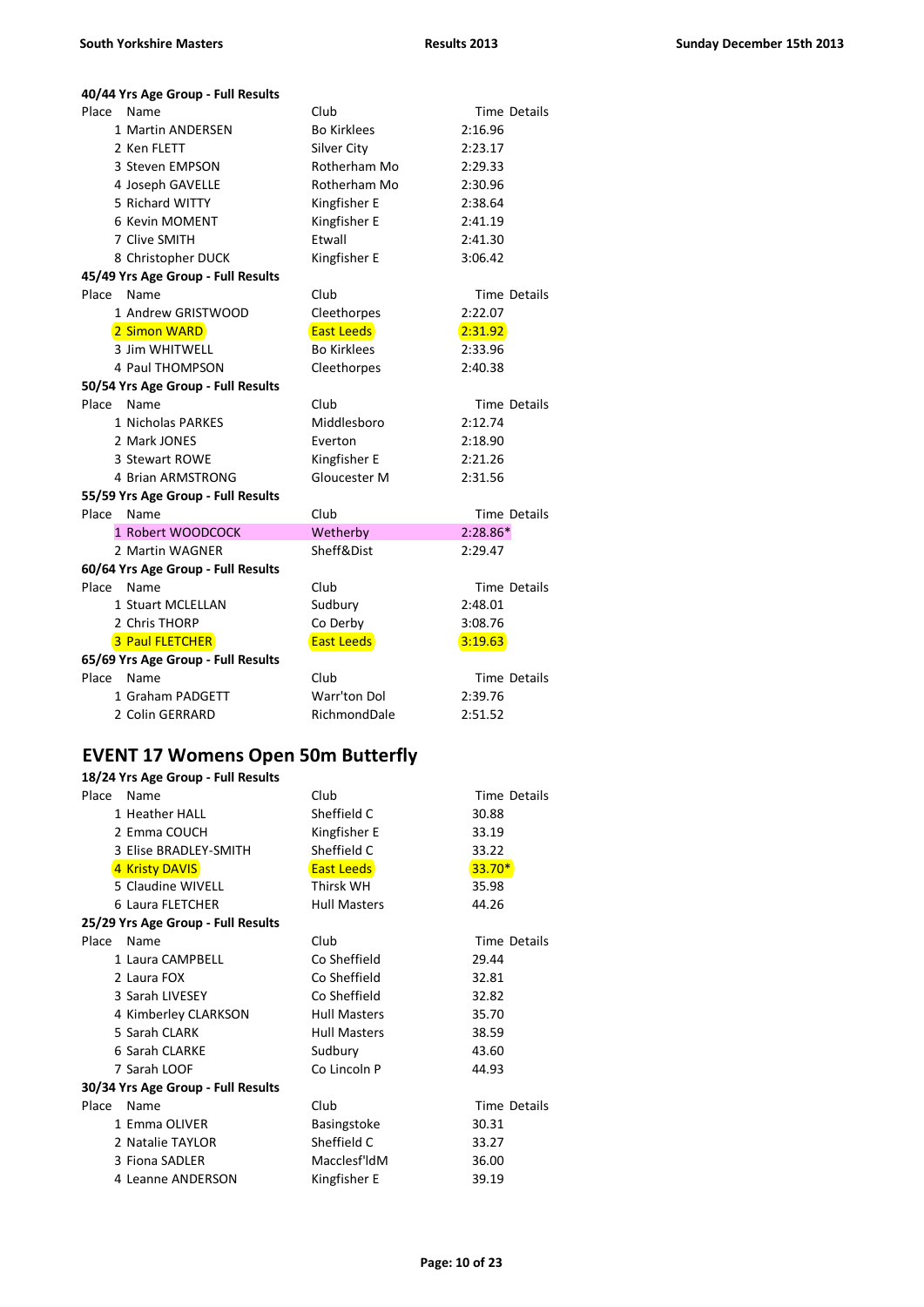| 35/39 Yrs Age Group - Full Results   |                     |                     |  |  |
|--------------------------------------|---------------------|---------------------|--|--|
| Place<br>Name                        | Club                | Time Details        |  |  |
| 1 Andrea JUTRZENKA                   | <b>East Leeds</b>   | 36.09               |  |  |
| 40/44 Yrs Age Group - Full Results   |                     |                     |  |  |
| Place<br>Name                        | Club                | <b>Time Details</b> |  |  |
| 1 Philippa RICKARD                   | <b>East Leeds</b>   | $30.59*$            |  |  |
| 2 Jeanne PETIT                       | Maxwell             | 32.39               |  |  |
| 45/49 Yrs Age Group - Full Results   |                     |                     |  |  |
| Place<br>Name                        | Club                | <b>Time Details</b> |  |  |
| 1 Pauline FOOT                       | York City           | 40.30               |  |  |
| 2 Heather ROBSON                     | Ryedale             | 42.99               |  |  |
| 50/54 Yrs Age Group - Full Results   |                     |                     |  |  |
| Place<br>Name                        | Club                | <b>Time Details</b> |  |  |
| 1 Carolyn IRVINE                     | <b>Bo Kirklees</b>  | 37.14               |  |  |
| 2 Carol JAMES                        | Sheffield C         | 44.51               |  |  |
| 3 Jeanette RICHARDS                  | Kingfisher E        | 57.71               |  |  |
| 55/59 Yrs Age Group - Full Results   |                     |                     |  |  |
| Place<br>Name                        | Club                | <b>Time Details</b> |  |  |
| 1 Sally SHIELDS                      | <b>Bo Kirklees</b>  | 39.47               |  |  |
| 2 Wendy OFFORD                       | <b>Bo Kirklees</b>  | 40.91               |  |  |
| 3 Christine GILLARD                  | Calv Bing           | 44.49               |  |  |
| 70/74 Yrs Age Group - Full Results   |                     |                     |  |  |
| Place<br>Name                        | Club                | <b>Time Details</b> |  |  |
| 1 Doreen GORDON                      | Southport           | 56.94               |  |  |
| 75 Yrs/Over Age Group - Full Results |                     |                     |  |  |
| Place<br>Name                        | Club                | <b>Time Details</b> |  |  |
| 1 Betty GRAYSON                      | <b>Hull Masters</b> | 1:26.35             |  |  |

# **EVENT 18 Mens Open 50m Butterfly**

| Place | Name                               | Club                | <b>Time Details</b> |
|-------|------------------------------------|---------------------|---------------------|
|       | 1 Jake RYLATT                      | <b>East Leeds</b>   | 27.25               |
|       | 2 Richard JAGGER                   | <b>East Leeds</b>   | 28.16               |
|       | 3 George MORREAL                   | Stalybridge         | 28.18               |
|       | 4 Liam THRAVES                     | Kingfisher E        | 29.15               |
|       | 5 Robert SEXTON                    | Stalybridge         | 29.47               |
|       | 6 Sam HILL                         | Oldham Aqua         | 30.76               |
|       | 25/29 Yrs Age Group - Full Results |                     |                     |
| Place | Name                               | Club                | Time Details        |
|       | 1 Matthew JAGGER                   | <b>East Leeds</b>   | 29.71               |
|       | 2 Sean HUNT                        | Eckington           | 33.04               |
|       | 30/34 Yrs Age Group - Full Results |                     |                     |
| Place | Name                               | Club                | Time Details        |
|       | 1 Robert HYDE                      | Co Sheffield        | 26.86               |
|       | 2 Stephen BARTON                   | Co Liverpool        | 28.50               |
|       | 3 Ross JAKES                       | Etwall              | 30.28               |
|       | 4 Rob KELLY                        | <b>Bo Kirklees</b>  | 30.66               |
|       | 5 John MAJOR                       | South Hunsle        | 30.71               |
|       | 6 Alex MILLARD                     | <b>Com Services</b> | 33.24               |
|       | 7 Mohamed ELNAGGAR                 | <b>Bo Kirklees</b>  | 36.37               |
|       | 35/39 Yrs Age Group - Full Results |                     |                     |
| Place | Name                               | Club                | <b>Time Details</b> |
|       | 1 Graeme ATHERTON                  | Warr'ton Dol        | 28.12               |
|       | 2 Simon KERRIGAN                   | Co Sheffield        | 29.55               |
|       | 3 Colin PRESCOTT                   | Long Eaton          | 29.88               |
|       | 4 Richard LAW                      | Macclesf'ldM        | 32.13               |
|       | 5 Oliver TOWNLEY                   | Wetherby            | 33.90               |
|       | <b>6 Matthew WARD</b>              | Wetherby            | 35.65               |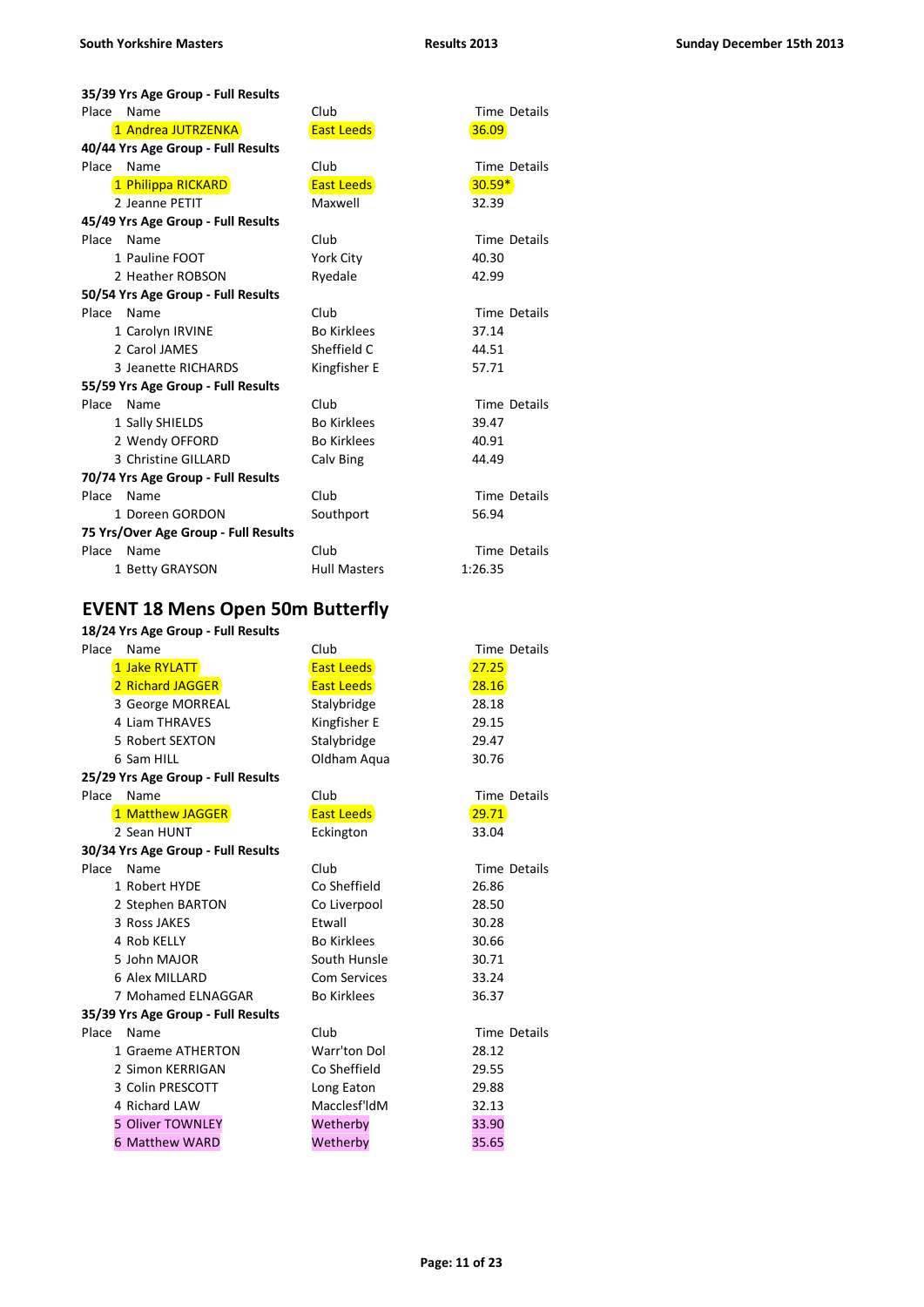#### **40/44 Yrs Age Group - Full Results** Place Name Club Club Time Details 1 Paul CLEMENCE **East Leeds East Leeds 26.29**\* 2 Gary WRIGHT Bromsgrove 29.97 3 Gregory CLARKE South Axholm 30.82 4 Paul INGLE Etwall **Etwall** 31.54 5 Ken FLETT Silver City 32.75 6 Robert BARLOW Knottingley 35.54 7 Steven EMPSON Rotherham Mo 37.55 8 Joseph GAVELLE Rotherham Mo 39.35 Alan CHEETHAM Sheff&Dist DQ ST- Starting before the starting signal **45/49 Yrs Age Group - Full Results** Place Name Club Club Time Details 1 Andrew WYCHERLEY **East Leeds East Leeds** 29.88\* 2 Philip HAWORTH Stalybridge 29.95 3 Matthew GRANT Gates &Whick 31.93 4 Michael PEPPER Rotherham Mo 32.86 5 Andrew CORNFORTH Kingfisher E 34.44 **6 Simon WARD East Leeds 195.21** 7 Oggy EAST Arfon Mast 38.07 **50/54 Yrs Age Group - Full Results** Place Name Club Club Time Details 1 David EMERSON **East Leeds East Leeds** 27.69\* 2 Nicholas PARKES Middlesboro 30.49 3 Ian HARMAN **Hull Masters** 31.73 4 Stephen BOTTOMLEY Bo Kirklees 33.48 5 Mark JONES Everton 35.00 6 Stewart ROWE Kingfisher E 35.67 7 Jari GODDARD Gainsborough 36.10 8 Brenton MAYMAN Bev Barracud 38.34 **55/59 Yrs Age Group - Full Results** Place Name Club Club Time Details 1 Steve GREENFIELD Basingstoke 31.27 2 Brian GODFREY Bo Kirklees 31.59 3 Martyn FINNEY **Etwall** 54.08 4 David BRADFORD Co Sheffield 34.34 5 Trevor THEWLIS Bo Kirklees 35.43 6 Malcolm CLARK **East Leeds East Leeds** 37.05 7 David ARCHER Godalming 38.29 8 Bruce NAYLOR South Axholm 42.89 **60/64 Yrs Age Group - Full Results** Place Name Club Club Time Details 1 Brian TAYLOR Adwick 37.33 2 Raymond BUTTERS RichmondDale 37.40 3 Keith ROTHWELL **Arfon Mast** 39.17

# **4 Paul FLETCHER East Leeds CONTER East Leeds East Leeds East Leeds East Leeds**

#### **65/69 Yrs Age Group - Full Results** Place Name Club Club Time Details

1 Graham PADGETT Warr'ton Dol 37.68

2 Colin GERRARD RichmondDale 38.84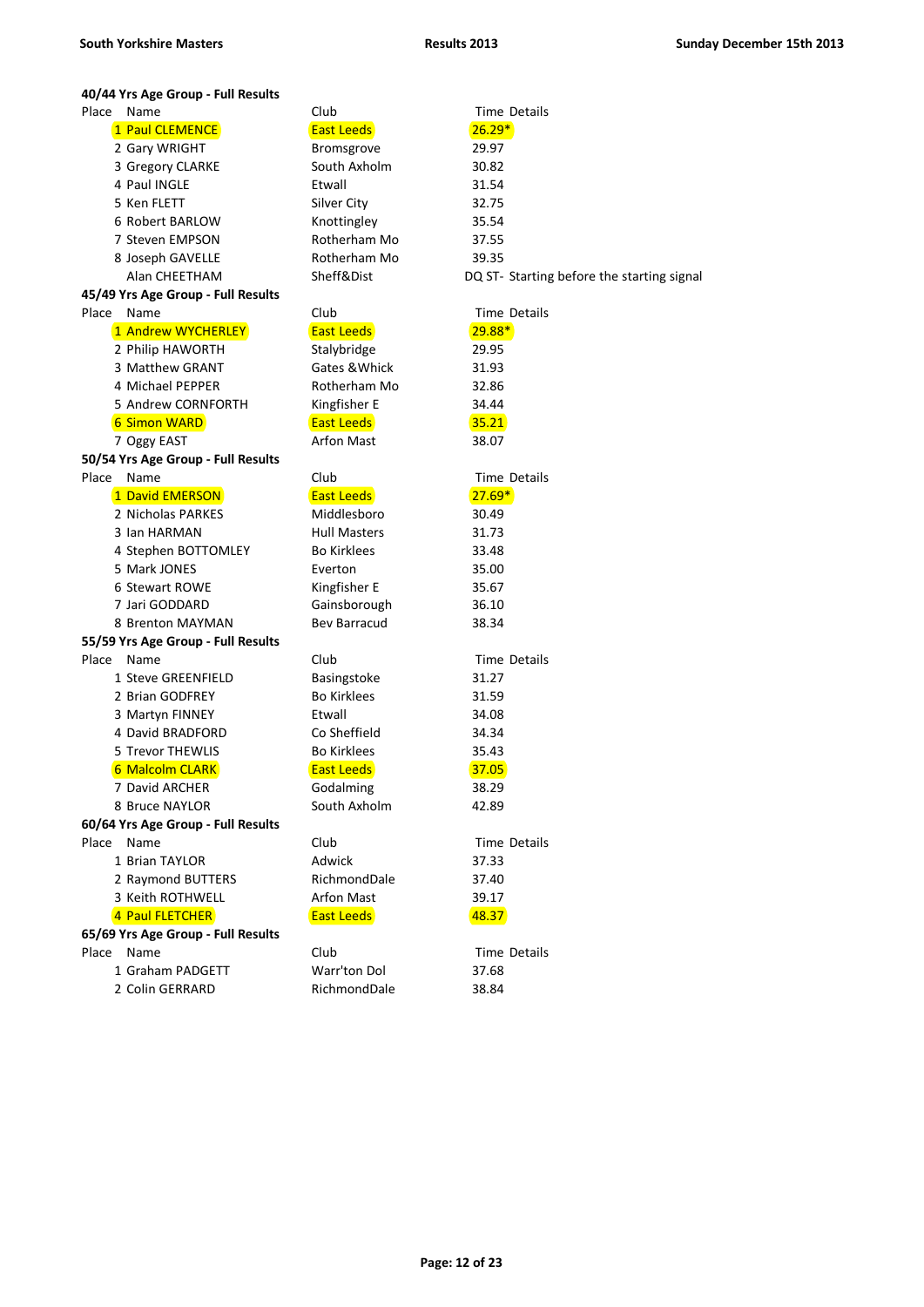# **EVENT 19 Womens Open 100m Backstroke**

| 18/24 Yrs Age Group - Full Results |                     |                     |  |  |
|------------------------------------|---------------------|---------------------|--|--|
| Place<br>Name                      | Club                | <b>Time Details</b> |  |  |
| 1 Alison PENNELL                   | South Axholm        | 1:13.88             |  |  |
| 2 Claudine WIVELL                  | Thirsk WH           | 1:18.15             |  |  |
| 3 Megan FLETCHER                   | <b>Hull Masters</b> | 1:25.71             |  |  |
| 4 Helen MOXON                      | Macclesf'ldM        | 1:26.82             |  |  |
| 25/29 Yrs Age Group - Full Results |                     |                     |  |  |
| Place<br>Name                      | Club                | <b>Time Details</b> |  |  |
| 1 Deborah CROSSLAND                | <b>Bo Kirklees</b>  | 1:14.48             |  |  |
| 2 Laura ROBINSON                   | South Beds          | 1:21.90             |  |  |
| 30/34 Yrs Age Group - Full Results |                     |                     |  |  |
| Place Name                         | Club                | <b>Time Details</b> |  |  |
| 1 Nina WORT                        | <b>Hull Masters</b> | 1:26.98             |  |  |
| 40/44 Yrs Age Group - Full Results |                     |                     |  |  |
| Place Name                         | Club                | <b>Time Details</b> |  |  |
| 1 Sandra THURSFIELD                | Sheffield C         | 1:26.49             |  |  |
| 2 Suzanne PATTERSON                | <b>Bo Kirklees</b>  | 1:45.69             |  |  |
| 45/49 Yrs Age Group - Full Results |                     |                     |  |  |
| Place Name                         | Club                | <b>Time Details</b> |  |  |
| 1 Judy BROWN                       | Warr'ton Dol        | 1:14.32             |  |  |
| 2 Lynne DAWSON                     | Chapeltown          | 1:28.52             |  |  |
| 50/54 Yrs Age Group - Full Results |                     |                     |  |  |
| Place<br>Name                      | Club                | <b>Time Details</b> |  |  |
| 1 Julie HOYLE                      | <b>East Leeds</b>   | 1:14.46             |  |  |
| 2 Jane MUGGLETON                   | Sheffield C         | 1:41.47             |  |  |
| 55/59 Yrs Age Group - Full Results |                     |                     |  |  |
| Place<br>Name                      | Club                | Time Details        |  |  |
| 1 Clare BARRINGTON                 | Macclesf'ldM        | 1:47.89             |  |  |

# **EVENT 20 Mens Open 100m Backstroke**

| 18/24 Yrs Age Group - Full Results |                     |                                                |
|------------------------------------|---------------------|------------------------------------------------|
| Place Name                         | Club                | Time Details                                   |
| 1 George MORREAL                   | Stalybridge         | 1:01.32                                        |
| 2 Thomas NELSON                    | Rotherham Mo        | 1:03.18                                        |
| 3 David PHILLIPS                   | <b>Bo Kirklees</b>  | 1:07.41                                        |
| 4 James WOODCOCK                   | Wetherby            | 1:08.91                                        |
| 25/29 Yrs Age Group - Full Results |                     |                                                |
| Place Name                         | Club                | <b>Time Details</b>                            |
| 1 Eric KNIGHTS                     | <b>Hull Masters</b> | 1:15.32                                        |
| 30/34 Yrs Age Group - Full Results |                     |                                                |
| Place Name                         | Club                | <b>Time Details</b>                            |
| 1 Philip PRATT                     | <b>East Leeds</b>   | $1:23.35*$                                     |
| 35/39 Yrs Age Group - Full Results |                     |                                                |
| Place Name                         | Club                | Time Details                                   |
| 1 Simon KERRIGAN                   | Co Sheffield        | 1:06.60                                        |
| 40/44 Yrs Age Group - Full Results |                     |                                                |
| Place Name                         | Club                | <b>Time Details</b>                            |
| 1 Sean O'FLAHERTY                  | <b>Bo Kirklees</b>  | 1:11.43                                        |
| 2 Robin BALFOUR                    | Dunfermline         | 1:17.49                                        |
| Alan CHEETHAM                      | Sheff&Dist          | DQ T-3L Not on back when leaving wall (Turn 3) |
| 45/49 Yrs Age Group - Full Results |                     |                                                |
| Place Name                         | Club                | <b>Time Details</b>                            |
| 1 Ian BALFOUR                      | Norfolk Vikg        | 1:23.28                                        |
| 50/54 Yrs Age Group - Full Results |                     |                                                |
| Place Name                         | Club                | <b>Time Details</b>                            |
| 1 Russell MASON                    | Warr'ton Dol        | 1:08.24                                        |
| 2 Mark JONES                       | Everton             | 1:26.13                                        |
|                                    |                     |                                                |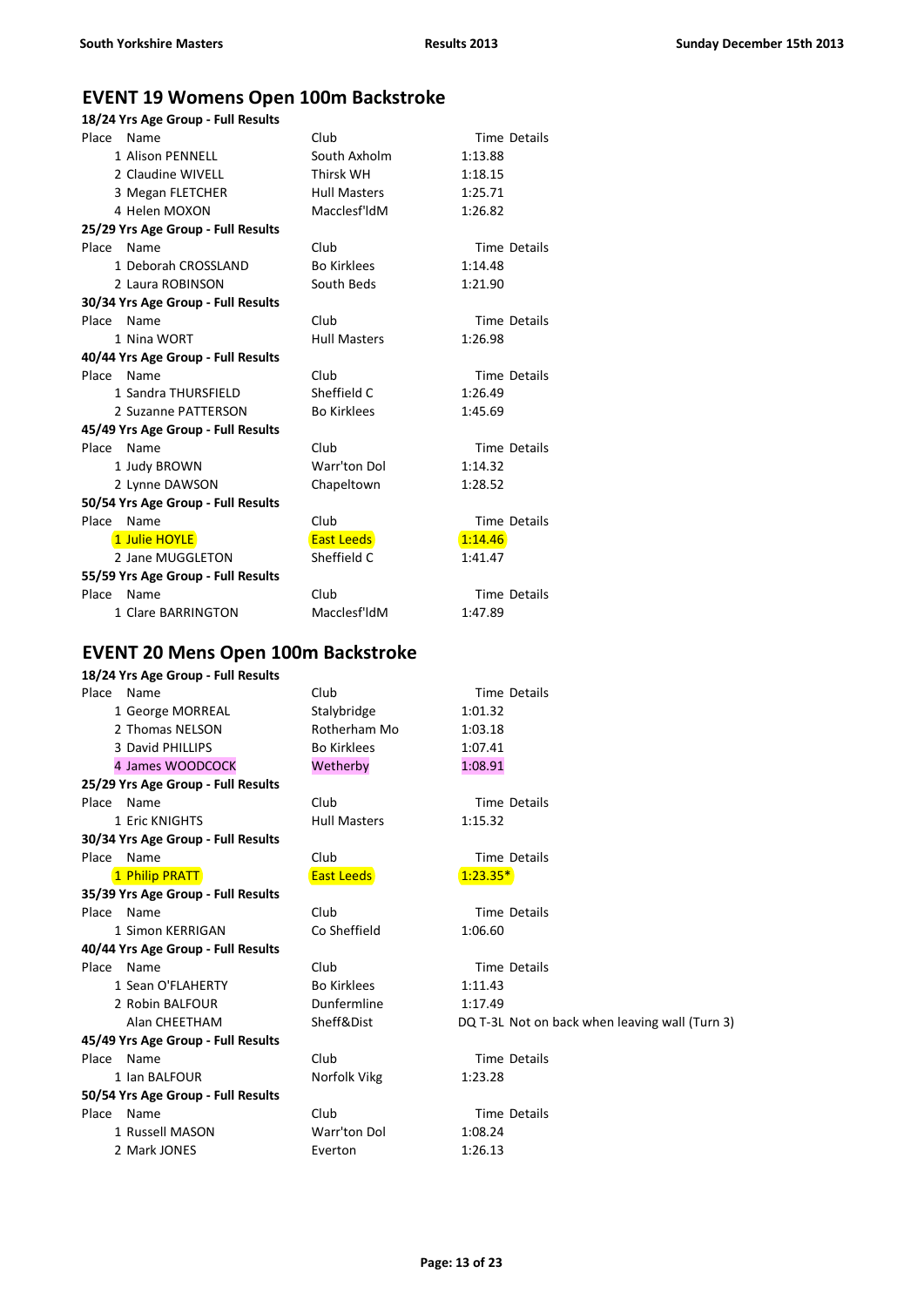**55/59 Yrs Age Group - Full Results**

| Place<br>Name                        | Club              | Time Details |
|--------------------------------------|-------------------|--------------|
| 1 Malcolm CLARK                      | <b>East Leeds</b> | 1:29.53      |
| 2 David ARCHER                       | Godalming         | 1:31.34      |
| 60/64 Yrs Age Group - Full Results   |                   |              |
| Place<br>Name                        | Club              | Time Details |
| 1 Chris THORP                        | Co Derby          | 1:30.66      |
| 2 Stuart MCLELLAN                    | Sudbury           | 1:32.38      |
| 3 Keith ROTHWELL                     | Arfon Mast        | 1:53.40      |
| 65/69 Yrs Age Group - Full Results   |                   |              |
| Place<br>Name                        | Club              | Time Details |
| 1 Carl BUTLER                        | RichmondDale      | 1:38.00      |
| 75 Yrs/Over Age Group - Full Results |                   |              |
| Place<br>Name                        | Club              | Time Details |
| 1 Bill MOORE                         | <b>East Leeds</b> | 1:53.75      |

# **EVENT 21 Womens Open 50m Freestyle**

|                                    | 18/24 Yrs Age Group - Full Results   |                                         |                     |  |
|------------------------------------|--------------------------------------|-----------------------------------------|---------------------|--|
| Place                              | Name                                 | Club                                    | <b>Time Details</b> |  |
|                                    | 1 Heather HALL                       | Sheffield C                             | 28.54               |  |
|                                    | 2 Alison PENNELL                     | South Axholm                            | 28.92               |  |
|                                    | <b>3 Kristy DAVIS</b>                | <b>East Leeds</b>                       | $29.53*$            |  |
|                                    | 4 Emma COUCH                         | Kingfisher E                            | 30.01               |  |
|                                    | 5 Elise BRADLEY-SMITH                | Sheffield C                             | 30.49               |  |
|                                    | 6 Megan FLETCHER                     | <b>Hull Masters</b>                     | 33.75               |  |
|                                    | 7 Laura PURCELL                      | <b>East Leeds</b>                       | 33.97               |  |
|                                    | 8 Francesca THOMSON                  | Kingfisher E                            | 35.54               |  |
|                                    | 9 Laura FLETCHER                     | <b>Hull Masters</b>                     | 38.36               |  |
|                                    | 25/29 Yrs Age Group - Full Results   |                                         |                     |  |
|                                    | Place Name                           | Club                                    | Time Details        |  |
|                                    | 1 Laura CAMPBELL                     | Co Sheffield                            | 27.80               |  |
|                                    | 2 Sarah LIVESEY                      | Co Sheffield                            | 29.23               |  |
|                                    | 3 Leanne ATKINS                      | Co Derby                                | 29.42               |  |
|                                    | 4 Emma GREENFIELD                    | Co Sheffield                            | 29.97               |  |
|                                    | 5 Kimberley CLARKSON                 | <b>Hull Masters</b>                     | 31.65               |  |
|                                    | 6 Sarah CLARK                        | <b>Hull Masters</b>                     | 32.49               |  |
|                                    | 7 Cat REED                           | <b>East Leeds</b>                       | 32.61               |  |
|                                    | 8 Sarah CLARKE                       | Sudbury                                 | 38.32               |  |
|                                    | 9 Anna BINNS                         | Birmingham M                            | 51.82               |  |
|                                    | 30/34 Yrs Age Group - Full Results   |                                         |                     |  |
| Place                              | Name                                 | Club                                    | <b>Time Details</b> |  |
|                                    | 1 Emma OLIVER                        | Basingstoke                             | 28.72               |  |
|                                    | 2 Rachel WHITWELL                    | <b>Bo Kirklees</b>                      | 30.51               |  |
|                                    | 3 Natalie TAYLOR                     | Sheffield C                             | 30.94               |  |
|                                    | 4 Chrysothemi SPILIOPOULOU           | <b>East Leeds</b>                       | $31.26*$            |  |
|                                    | 5 Fiona SADLER                       | Macclesf'ldM                            | 32.06               |  |
|                                    | 6 Leanne ANDERSON                    | Kingfisher E                            | 32.39               |  |
|                                    | 7 Sarah FARLEY                       | Sudbury                                 | 36.85               |  |
|                                    | 8 Carly ATKINSON                     | Kingfisher E                            | 37.40               |  |
|                                    | 9 Karen WEBSTER                      | Kingfisher E                            | 39.30               |  |
|                                    | 35/39 Yrs Age Group - Full Results   |                                         |                     |  |
|                                    | Place Name                           | Club                                    | Time Details        |  |
|                                    | 1 Tracy MACINNES                     | Knottingley                             | 31.50               |  |
|                                    | 2 Andrea JUTRZENKA                   | <b>East Leeds</b>                       | 31.90               |  |
| 40/44 Yrs Age Group - Full Results |                                      |                                         |                     |  |
|                                    |                                      |                                         |                     |  |
| Place                              | Name                                 | Club                                    | <b>Time Details</b> |  |
|                                    | 1 Nina WILLIAMS                      | <b>East Leeds</b>                       | $28.30*$            |  |
|                                    | 2 Philippa RICKARD<br>3 Joanne BROOK | <b>East Leeds</b><br><b>Bo Kirklees</b> | 28.93<br>35.54      |  |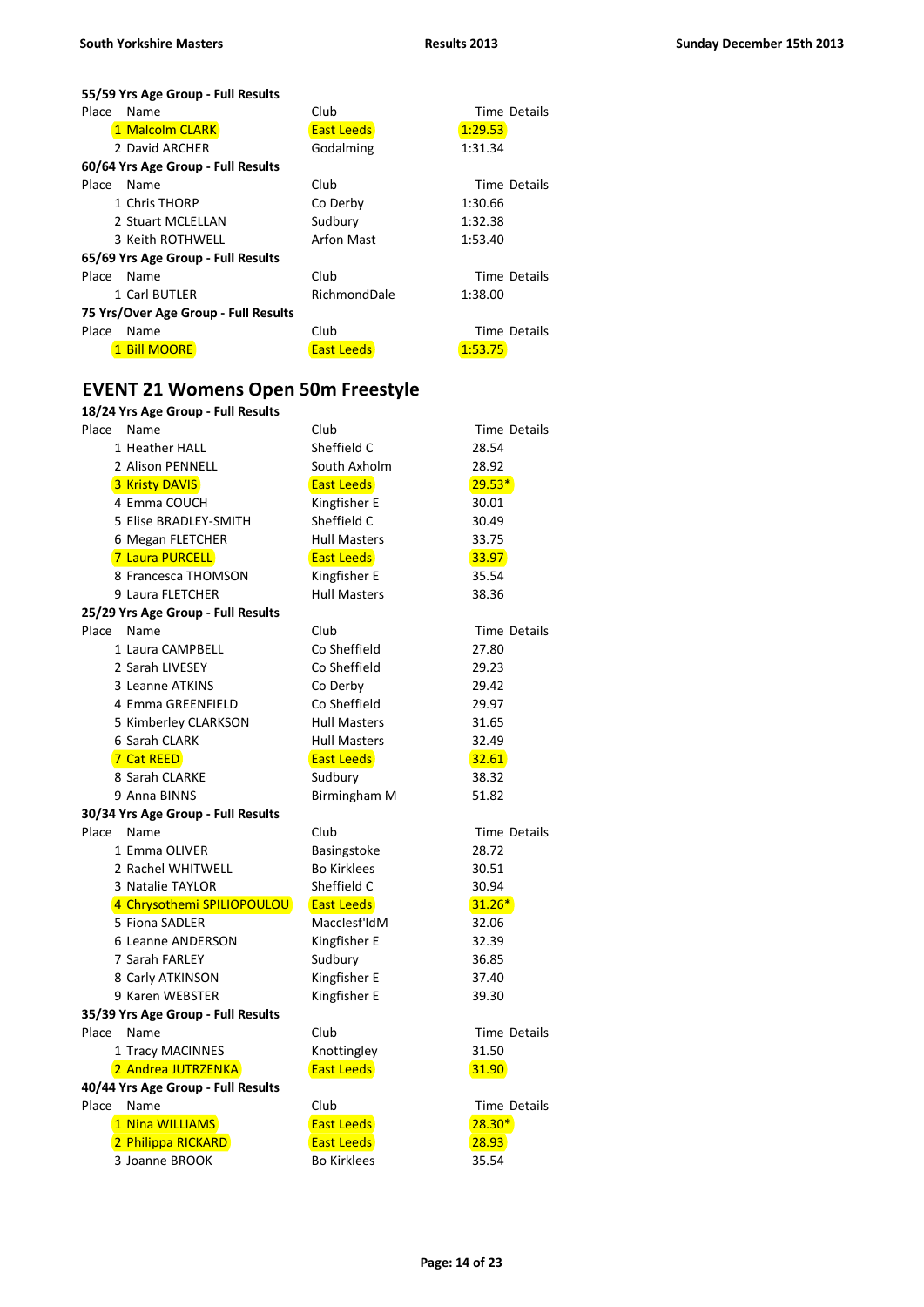#### **45/49 Yrs Age Group - Full Results**

| Place<br>Name                        | Club                | <b>Time Details</b> |
|--------------------------------------|---------------------|---------------------|
| 1 Jackie BUXTON                      | South Axholm        | 35.20               |
| 2 Kath MINGHELLA                     | Kingfisher E        | 36.04               |
| 3 Heather ROBSON                     | Ryedale             | 38.61               |
| 4 Dianne ROBERTS                     | Kingfisher E        | 41.93               |
| 5 Tracy MEYERHOFF                    | <b>Hull Masters</b> | 41.97               |
| 6 Jane SEDMAN                        | Kingfisher E        | 52.15               |
| 50/54 Yrs Age Group - Full Results   |                     |                     |
| Place<br>Name                        | Club                | Time Details        |
| 1 Julie HOYLE                        | <b>East Leeds</b>   | 31.15               |
| 2 Carolyn IRVINE                     | <b>Bo Kirklees</b>  | 33.41               |
| 3 Carol JAMES                        | Sheffield C         | 37.13               |
| 4 Jeanette RICHARDS                  | Kingfisher E        | 49.77               |
| 55/59 Yrs Age Group - Full Results   |                     |                     |
| Place<br>Name                        | Club                | Time Details        |
| 1 Sally SHIELDS                      | <b>Bo Kirklees</b>  | 34.93               |
| 2 Wendy OFFORD                       | <b>Bo Kirklees</b>  | 34.99               |
| 3 Christine GILLARD                  | Calv Bing           | 35.87               |
| 4 Jane HAMP                          | Kingfisher E        | 45.63               |
| 5 Suzanne CLARKSON                   | <b>Hull Masters</b> | 49.31               |
| 70/74 Yrs Age Group - Full Results   |                     |                     |
| Place<br>Name                        | Club                | <b>Time Details</b> |
| 1 Doreen GORDON                      | Southport           | 41.57               |
| 75 Yrs/Over Age Group - Full Results |                     |                     |
| Place<br>Name                        | Club                | <b>Time Details</b> |
| 1 Betty GRAYSON                      | <b>Hull Masters</b> | 1:05.05             |

# **EVENT 22 Mens Open 50m Freestyle**

| Place | Name                               | Club                | <b>Time Details</b>                        |
|-------|------------------------------------|---------------------|--------------------------------------------|
|       | 1 Richard JAGGER                   | <b>East Leeds</b>   | $25.16*$                                   |
|       | 2 George MORREAL                   | Stalybridge         | 25.76                                      |
|       | 3 Jonathan PENNELL                 | South Axholm        | 26.04                                      |
|       | 4 Jake RYLATT                      | <b>East Leeds</b>   | 26.05                                      |
|       | 5 Liam THRAVES                     | Kingfisher E        | 26.52                                      |
|       | 6 Robert SEXTON                    | Stalybridge         | 26.72                                      |
|       | <b>7 James WARREN</b>              | <b>East Leeds</b>   | 26.90                                      |
|       | 8 Sam HILL                         | Oldham Aqua         | 27.98                                      |
|       | 9 Mark REED                        | Co Sheffield        | 29.62                                      |
|       | 10 David WARD                      | Kingfisher E        | 30.50                                      |
|       | <b>Oliver SIMPSON</b>              | York City           | DQ ST- Starting before the starting signal |
|       | 25/29 Yrs Age Group - Full Results |                     |                                            |
| Place | Name                               | Club                | <b>Time Details</b>                        |
|       | 1 Benjamin JOHNSON                 | <b>Bo Kirklees</b>  | 25.25                                      |
|       | 2 Matthew JAGGER                   | <b>East Leeds</b>   | 27.68                                      |
|       | 3 Eric KNIGHTS                     | <b>Hull Masters</b> | 28.47                                      |
|       | 4 Sean HUNT                        | Eckington           | 29.38                                      |
|       | 30/34 Yrs Age Group - Full Results |                     |                                            |
| Place | Name                               | Club                | Time Details                               |
|       | 1 Robert HYDE                      | Co Sheffield        | 25.10                                      |
|       | 2 Christopher KNEE                 | <b>East Leeds</b>   | 25.34                                      |
|       | 3 Stephen BARTON                   | Co Liverpool        | 26.53                                      |
|       | 4 John MAJOR                       | South Hunsle        | 26.83                                      |
|       | 5 Rob KELLY                        | <b>Bo Kirklees</b>  | 27.40                                      |
|       | 6 Gregan CLARKSON                  | <b>Hull Masters</b> | 28.12                                      |
|       | 7 Ross JAKES                       | Etwall              | 28.89                                      |
|       | 8 Mohamed ELNAGGAR                 | <b>Bo Kirklees</b>  | 32.36                                      |
|       |                                    |                     |                                            |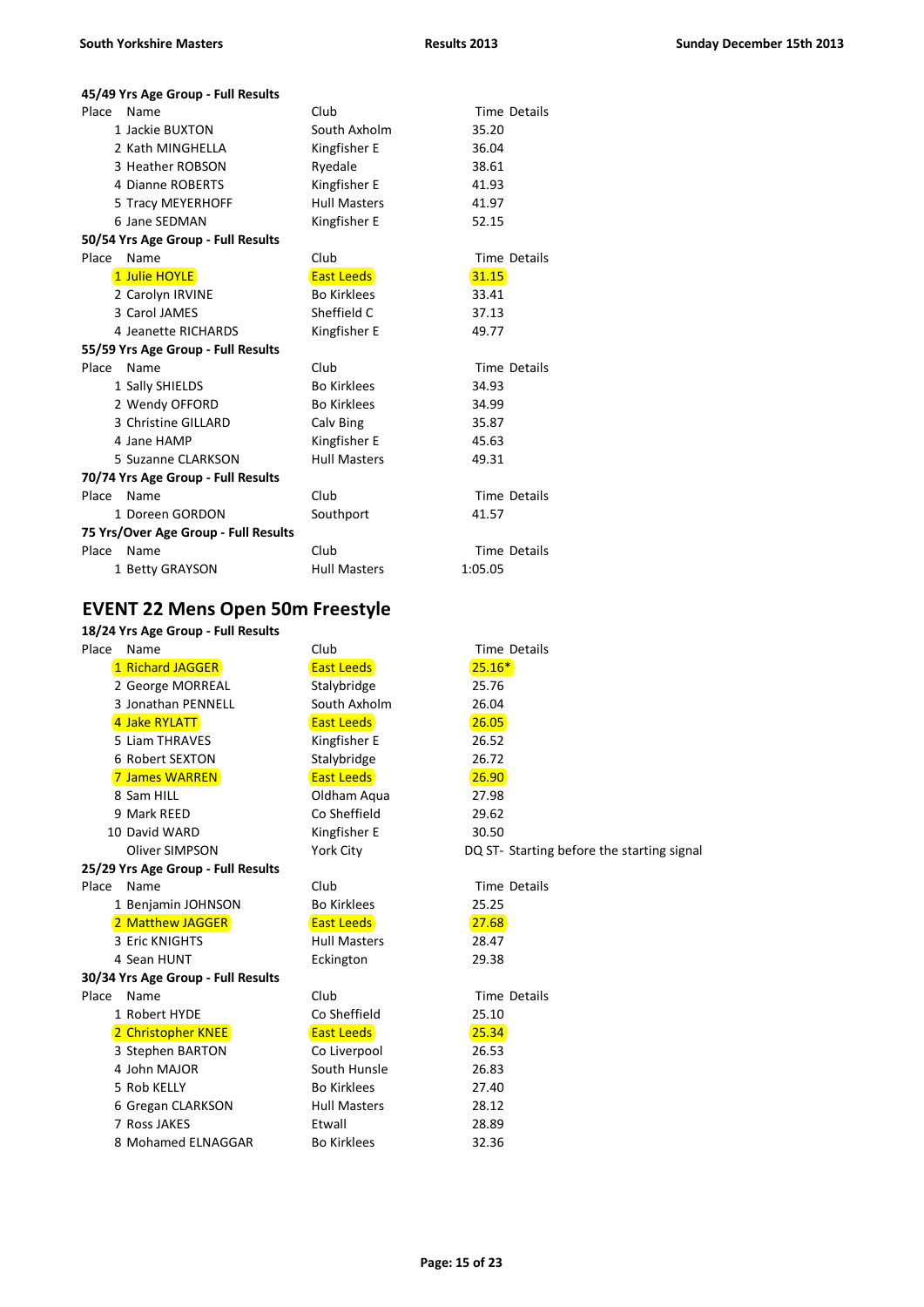| 35/39 Yrs Age Group - Full Results       |                                   |                                            |
|------------------------------------------|-----------------------------------|--------------------------------------------|
| Place<br>Name                            | Club                              | Time Details                               |
| 1 Graeme ATHERTON                        | Warr'ton Dol                      | 26.14                                      |
| 2 Timothy GLEESON                        | Co Sheffield                      | 27.15                                      |
| 3 Colin PRESCOTT                         | Long Eaton                        | 27.37                                      |
| 4 Stewart WORTHY                         | <b>Bo Kirklees</b>                | 27.46                                      |
| 5 Richard LAW                            | Macclesf'ldM                      | 27.56                                      |
| 6 Richard PRIESTLEY                      | Kingfisher E                      | 29.27                                      |
| 7 Matthew WARD                           | Wetherby                          | 30.14                                      |
| 8 Oliver TOWNLEY                         | Wetherby                          | 30.24                                      |
| 9 Alastair RAINSBURY                     | Stockport Mo                      | 31.01                                      |
| 40/44 Yrs Age Group - Full Results       |                                   |                                            |
| Place<br>Name                            | Club                              | Time Details                               |
| 1 Paul CLEMENCE                          | <b>East Leeds</b>                 | 24.02                                      |
| 2 David REES                             | Stalybridge                       | 24.83                                      |
| 3 Gary WRIGHT                            | Bromsgrove                        | 26.74                                      |
| 4 Scott DAVISON                          | Co Sheffield                      | 27.21                                      |
| 5 Ken FLETT                              | <b>Silver City</b>                | 28.35                                      |
| 6 Robert BARLOW                          | Knottingley                       | 29.40                                      |
| 7 Neil RICHARDSON                        | <b>East Leeds</b>                 | 30.19                                      |
| 8 Richard WITTY                          | Kingfisher E                      | 30.55                                      |
| 9 Steven EMPSON                          | Rotherham Mo                      | 30.87                                      |
| 10 Joseph GAVELLE                        | Rotherham Mo                      | 32.49                                      |
| 11 Lawrence SAVAGE                       | Bo Barnsley                       | 36.03                                      |
| 12 Steven DOUGLASS                       | Kingfisher E                      | 36.24                                      |
| 13 Christopher DUCK                      | Kingfisher E                      | 42.09                                      |
| Alan CHEETHAM                            | Sheff&Dist                        | DQ ST- Starting before the starting signal |
| 45/49 Yrs Age Group - Full Results       |                                   |                                            |
| Place<br>Name                            | Club                              | <b>Time Details</b>                        |
| 1 Marcel SCHOLTEN                        | Modernians                        | 26.02                                      |
| 2 Andrew WYCHERLEY                       | <b>East Leeds</b>                 | $27.52*$                                   |
| 3 David HOGG                             | <b>East Leeds</b>                 | 28.77                                      |
| 4 Jim WHITWELL                           | <b>Bo Kirklees</b>                | 30.18                                      |
| 5 Andrew GRISTWOOD                       | Cleethorpes                       | 30.59                                      |
| 6 Michael PEPPER                         | Rotherham Mo                      | 31.26                                      |
| 7 Andrew CORNFORTH                       | Kingfisher E                      | 32.08                                      |
| 8 Simon WARD                             | <b>East Leeds</b>                 | 33.13                                      |
| 50/54 Yrs Age Group - Full Results       |                                   |                                            |
| Place<br>Name                            | Club                              | <b>Time Details</b>                        |
| 1 Stewart ROWE                           | Kingfisher E                      | 29.02                                      |
| 2 Stephen ALLEN                          | <b>Hull Masters</b>               | 29.06                                      |
| 3 Ian HARMAN                             | <b>Hull Masters</b>               | 29.57                                      |
| 4 Mark JONES                             | Everton                           | 30.64                                      |
| 5 Brenton MAYMAN                         | Bev Barracud                      | 31.21                                      |
| 6 Jari GODDARD                           | Gainsborough                      | 32.74                                      |
| 7 Michael HUNTER                         | Kingfisher E                      | 45.36                                      |
| 55/59 Yrs Age Group - Full Results       |                                   |                                            |
| Place<br>Name<br>1 Steve GREENFIELD      | Club                              | Time Details<br>27.37                      |
| 2 Brian GODFREY                          | Basingstoke<br><b>Bo Kirklees</b> | 28.75                                      |
| 3 David BRADFORD                         | Co Sheffield                      | 29.33                                      |
|                                          |                                   |                                            |
| 4 Robert WOODCOCK<br>5 Martin WAGNER     | Wetherby<br>Sheff&Dist            | 29.63*<br>30.00                            |
| 6 Paul CRUCI                             | Chalfont                          | 30.40                                      |
|                                          | Etwall                            | 31.56                                      |
| 7 Martyn FINNEY<br>8 Cleveland MEYERHOFF | <b>Hull Masters</b>               | 33.20                                      |
| 9 Bruce NAYLOR                           | South Axholm                      | 34.56                                      |
| 10 Malcolm CLARK                         | <b>East Leeds</b>                 | 34.64                                      |
|                                          |                                   |                                            |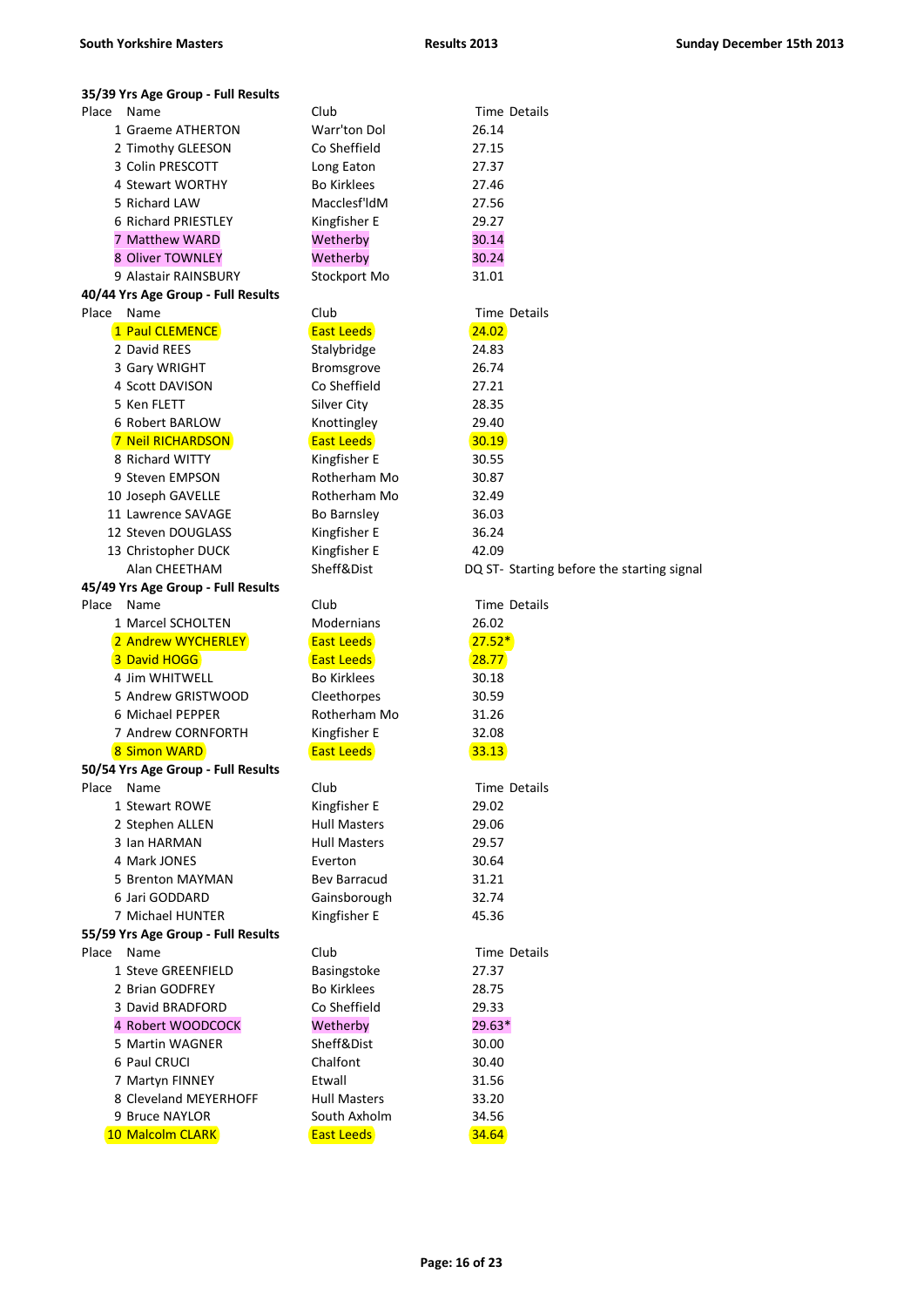#### **60/64 Yrs Age Group - Full Results** Place Name Club Club Time Details 1 Brian TAYLOR **Adwick** 32.57 2 Keith ROTHWELL **Arfon Mast** 35.87 3 Paul FLETCHER **East Leeds CONTACT EAST Leeds** 39.00 **65/69 Yrs Age Group - Full Results** Place Name Club Club Time Details 1 Colin GERRARD RichmondDale 33.38 **70/74 Yrs Age Group - Full Results** Place Name **Club** Club Time Details 1 David CHERRIMAN Richmond 36.83

### **EVENT 23 Womens Open 100m Breaststroke**

| 18/24 Yrs Age Group - Full Results |                     |                                                                |  |
|------------------------------------|---------------------|----------------------------------------------------------------|--|
| Place Name                         | Club                | Time Details                                                   |  |
| 1 Cassandra WALKER                 | <b>Bo Kirklees</b>  | 1:23.28                                                        |  |
| 2 Claudine WIVELL                  | Thirsk WH           | 1:28.07                                                        |  |
| 25/29 Yrs Age Group - Full Results |                     |                                                                |  |
| Place Name                         | Club                | Time Details                                                   |  |
| 1 Laura FOX                        | Co Sheffield        | 1:25.54                                                        |  |
| 2 Emma CARROLL                     | Macclesf'ldM        | 1:28.61                                                        |  |
| 3 Sarah CLARKE                     | Sudbury             | 1:36.50                                                        |  |
| Anna BINNS                         | Birmingham M        | DQ SL-3L Feet not turned out during the propulsive part of the |  |
|                                    |                     | kick                                                           |  |
| 30/34 Yrs Age Group - Full Results |                     |                                                                |  |
| Place Name                         | Club                | Time Details                                                   |  |
| 1 Emma OLIVER                      | Basingstoke         | 1:19.94                                                        |  |
| 2 Sarah FARLEY                     | Sudbury             | 1:48.66                                                        |  |
| 35/39 Yrs Age Group - Full Results |                     |                                                                |  |
| Place Name                         | Club                | Time Details                                                   |  |
| 1 Lisa STANSBIE                    | <b>East Leeds</b>   | 1:39.13                                                        |  |
| 2 Josephine METCALF                | <b>Hull Masters</b> | 1:39.76                                                        |  |
| 40/44 Yrs Age Group - Full Results |                     |                                                                |  |
| Place Name                         | Club                | Time Details                                                   |  |
| 1 Helen GORMAN                     | Long Eaton          | 1:13.55                                                        |  |
| 2 Lisa DOBSON                      | <b>East Leeds</b>   | $1:19.99*$                                                     |  |
| 3 Sharon LOCK                      | Melton M'bry        | 1:22.04                                                        |  |
| 45/49 Yrs Age Group - Full Results |                     |                                                                |  |
| Place Name                         | Club                | Time Details                                                   |  |
| 1 Wendy FIGURES                    | Rotherham Mo        | 1:31.39                                                        |  |
| 2 Lynne DAWSON                     | Chapeltown          | 1:38.19                                                        |  |
| 3 Jane SEDMAN                      | Kingfisher E        | 1:52.15                                                        |  |
| 50/54 Yrs Age Group - Full Results |                     |                                                                |  |
| Place Name                         | Club                | Time Details                                                   |  |
| 1 Frances WEST                     | Macclesf'ldM        | 1:34.31                                                        |  |
| Jane MUGGLETON                     | Sheffield C         | DQ T-2L Fly kick performed before the first arm stroke after   |  |
|                                    |                     | Turn 2                                                         |  |
| 55/59 Yrs Age Group - Full Results |                     |                                                                |  |
| Place Name                         | Club                | Time Details                                                   |  |
| 1 Sally SHIELDS                    | <b>Bo Kirklees</b>  | 1:34.38                                                        |  |
| 60/64 Yrs Age Group - Full Results |                     |                                                                |  |
| Place Name                         | Club                | Time Details                                                   |  |
| 1 Hilary CRICK                     | <b>East Leeds</b>   | $1:48.77*$                                                     |  |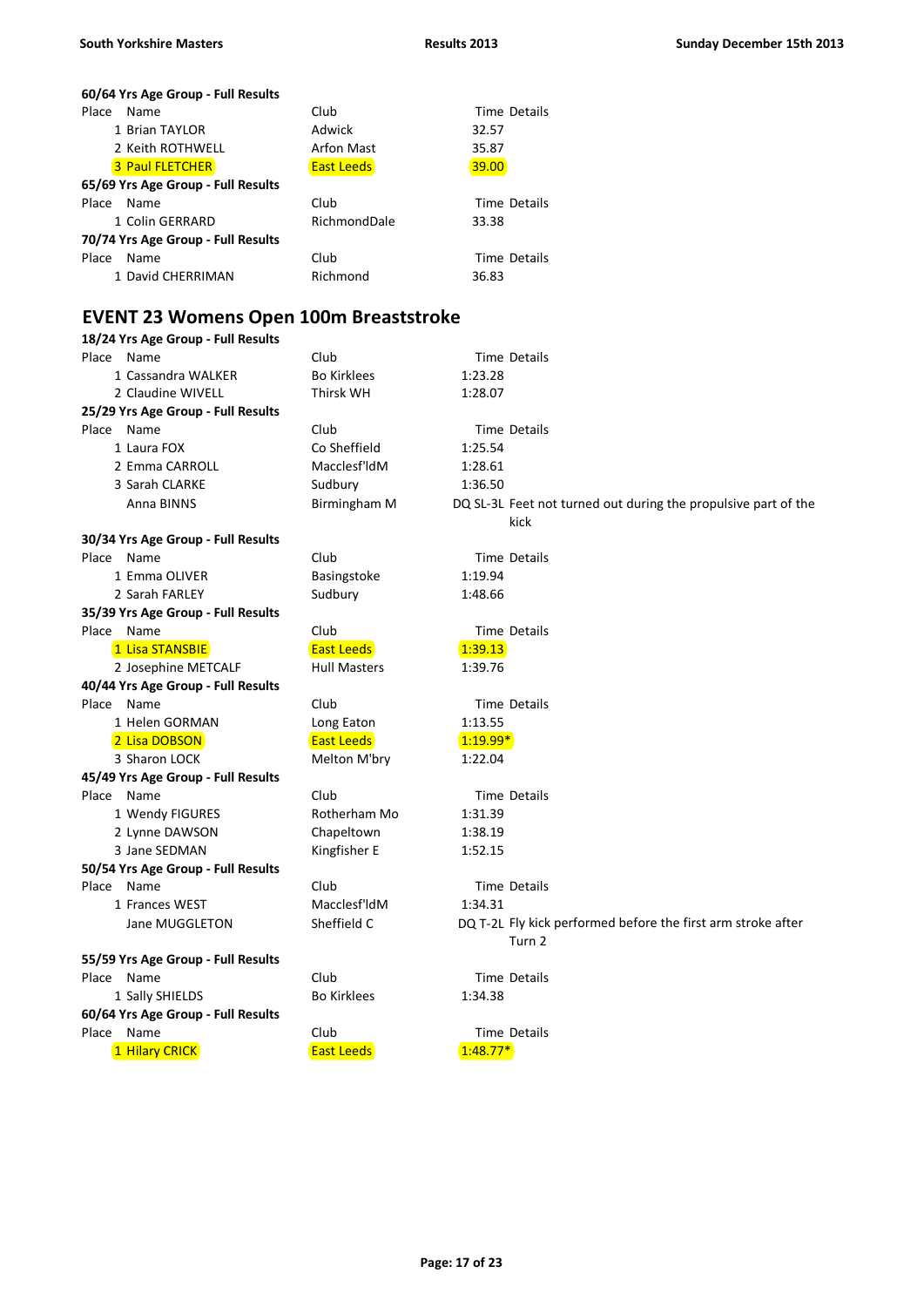### **EVENT 24 Mens Open 100m Breaststroke**

| 18/24 Yrs Age Group - Full Results   |                     |            |                                                             |
|--------------------------------------|---------------------|------------|-------------------------------------------------------------|
| Place Name                           | Club                |            | Time Details                                                |
| 1 Oliver SIMPSON                     | York City           | 1:11.73    |                                                             |
| 30/34 Yrs Age Group - Full Results   |                     |            |                                                             |
| Place Name                           | Club                |            | Time Details                                                |
| 1 James CALCUTT                      | Co Sheffield        | 1:16.03    |                                                             |
| 2 Alex MILLARD                       | <b>Com Services</b> | 1:24.71    |                                                             |
| 35/39 Yrs Age Group - Full Results   |                     |            |                                                             |
| Place Name                           | Club                |            | Time Details                                                |
| 1 Marc BEST                          | Middlesboro         | 1:10.46    |                                                             |
| 2 Timothy GLEESON                    | Co Sheffield        | 1:14.57    |                                                             |
| 3 James BATEY                        | Wetherby            | 1:23.22    |                                                             |
| 40/44 Yrs Age Group - Full Results   |                     |            |                                                             |
| Place Name                           | Club                |            | Time Details                                                |
| 1 Scott DAVISON                      | Co Sheffield        | 1:16.15    |                                                             |
| 2 Gregory CLARKE                     | South Axholm        | 1:21.93    |                                                             |
| 3 Paul INGLE                         | Etwall              | 1:24.80    |                                                             |
| 4 Gary THURSFIELD                    | Sheffield C         | 1:25.80    |                                                             |
| 5 Steven EMPSON                      | Rotherham Mo        | 1:30.53    |                                                             |
| 6 Steven MORRIS                      | Gainsborough        | 1:32.54    |                                                             |
| 7 Clive SMITH                        | Etwall              | 1:35.90    |                                                             |
| 8 Ashley BARWICK                     | <b>Trafford Met</b> | 1:36.10    |                                                             |
| Steven DOUGLASS                      | Kingfisher E        |            | DQ SL-3L Legs not on the same horizontal plane (Left higher |
|                                      |                     |            | than right)                                                 |
| 45/49 Yrs Age Group - Full Results   |                     |            |                                                             |
| Place Name                           | Club                |            | Time Details                                                |
| 1 Marcel SCHOLTEN                    | Modernians          | 1:11.17    |                                                             |
| 2 Peter JACKSON                      | <b>East Leeds</b>   | $1:17.65*$ |                                                             |
| 50/54 Yrs Age Group - Full Results   |                     |            |                                                             |
| Place Name                           | Club                |            | Time Details                                                |
| 1 Craig HEGGIE                       | Copeland            | 1:16.46    |                                                             |
| 2 Kevan BROWN                        | <b>Bo Kirklees</b>  | 1:18.13    |                                                             |
| 3 Stephen BOTTOMLEY                  | <b>Bo Kirklees</b>  | 1:23.02    |                                                             |
| 4 Mark JONES                         | Everton             | 1:26.83    |                                                             |
| 5 Brian ARMSTRONG                    | Gloucester M        | 1:29.14    |                                                             |
| 60/64 Yrs Age Group - Full Results   |                     |            |                                                             |
| Place Name                           | Club                |            | Time Details                                                |
| 1 Chris THORP                        | Co Derby            | 1:35.54    |                                                             |
| 2 Stuart MCLELLAN                    | Sudbury             | 1:39.39    |                                                             |
| Keith ROTHWELL                       | Arfon Mast          |            | DQ T-2L Hands not separated at turn 2                       |
| 75 Yrs/Over Age Group - Full Results |                     |            |                                                             |
| Place<br>Name                        | Club                |            | Time Details                                                |
| 1 Bill MOORE                         | <b>East Leeds</b>   | 1:48.82    |                                                             |
|                                      |                     |            |                                                             |
|                                      |                     |            |                                                             |
| <b>EVENT 25 Womens Open 100m IM</b>  |                     |            |                                                             |
| 18/24 Yrs Age Group - Full Results   |                     |            |                                                             |
| Place Name                           | Club                |            | Time Details                                                |
| 1 Heather HALL                       | Sheffield C         | 1:12.30    |                                                             |

|       | 1 Heather HALL                     | Sheffield C         | 1:12.30             |
|-------|------------------------------------|---------------------|---------------------|
|       | 2 Alison PENNELL                   | South Axholm        | 1:12.93             |
|       | 3 Elise BRADLEY-SMITH              | Sheffield C         | 1:15.39             |
|       | 4 Claudine WIVELL                  | Thirsk WH           | 1:20.08             |
|       | 5 Laura FLETCHER                   | <b>Hull Masters</b> | 1:36.38             |
|       | 25/29 Yrs Age Group - Full Results |                     |                     |
| Place | Name                               | Club                | <b>Time Details</b> |
|       | 1 Emma CARROLL                     | Macclesf'ldM        | 1:23.75             |
|       | 2 Sarah LOOF                       | Co Lincoln P        | 1:38.64             |
|       | 3 Sarah CLARKE                     | Sudbury             | 1:39.21             |
|       |                                    |                     |                     |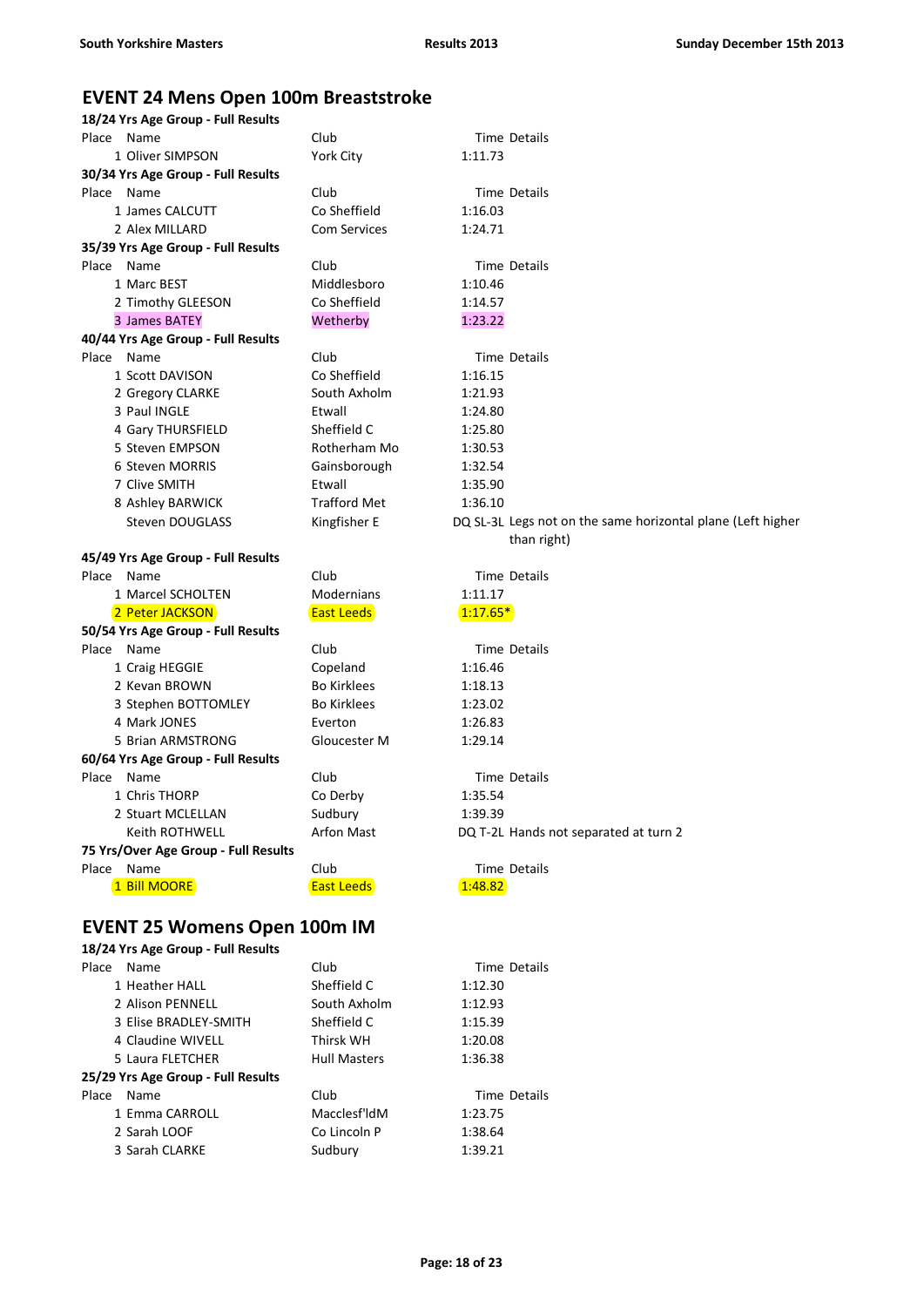| 30/34 Yrs Age Group - Full Results   |                     |                     |
|--------------------------------------|---------------------|---------------------|
| Place<br>Name                        | Club                | Time Details        |
| 1 Natalie TAYLOR                     | Sheffield C         | 1:16.74             |
| 2 Fiona SADLER                       | Macclesf'ldM        | 1:22.69             |
| 3 Leanne ANDERSON                    | Kingfisher E        | 1:23.97             |
| 4 Nina WORT                          | <b>Hull Masters</b> | 1:24.96             |
| 5 Carly ATKINSON                     | Kingfisher E        | 1:38.88             |
| 6 Sarah FARLEY                       | Sudbury             | 1:40.98             |
| 40/44 Yrs Age Group - Full Results   |                     |                     |
| Place<br>Name                        | Club                | Time Details        |
| 1 Joanne BROOK                       | <b>Bo Kirklees</b>  | 1:28.92             |
| 2 Sandra THURSFIELD                  | Sheffield C         | 1:30.83             |
| 3 Susie BOURNE                       | Sheffield C         | 1:35.45             |
| 4 Suzanne PATTERSON                  | <b>Bo Kirklees</b>  | 1:42.16             |
| 45/49 Yrs Age Group - Full Results   |                     |                     |
| Place<br>Name                        | Club                | Time Details        |
| 1 Judy BROWN                         | Warr'ton Dol        | 1:16.04             |
| 2 Wendy FIGURES                      | Rotherham Mo        | 1:24.96             |
| 3 Jackie BUXTON                      | South Axholm        | 1:28.77             |
| 4 Pauline FOOT                       | York City           | 1:31.25             |
| 5 Kath MINGHELLA                     | Kingfisher E        | 1:38.02             |
| 6 Heather ROBSON                     | Ryedale             | 1:38.30             |
| 50/54 Yrs Age Group - Full Results   |                     |                     |
| Place Name                           | Club                | <b>Time Details</b> |
| 1 Carolyn IRVINE                     | <b>Bo Kirklees</b>  | 1:22.21             |
| 2 Carol JAMES                        | Sheffield C         | 1:39.58             |
| 55/59 Yrs Age Group - Full Results   |                     |                     |
| Place<br>Name                        | Club                | Time Details        |
| 1 Sally SHIELDS                      | <b>Bo Kirklees</b>  | 1:28.37             |
| 2 Clare BARRINGTON                   | Macclesf'ldM        | 1:42.39             |
| 60/64 Yrs Age Group - Full Results   |                     |                     |
| Place<br>Name                        | Club                | Time Details        |
| 1 Hilary CRICK                       | <b>East Leeds</b>   | $1:47.14*$          |
| 75 Yrs/Over Age Group - Full Results |                     |                     |
| Place<br>Name                        | Club                | Time Details        |
| 1 Betty GRAYSON                      | <b>Hull Masters</b> | 2:41.60             |

### **EVENT 26 Mens Open 100m IM**

| Place | Name                               | Club               | Time Details |
|-------|------------------------------------|--------------------|--------------|
|       | 1 Jake RYLATT                      | <b>East Leeds</b>  | 1:04.00      |
|       | 2 George MORREAL                   | Stalybridge        | 1:04.79      |
|       | 3 Robert SEXTON                    | Stalybridge        | 1:07.88      |
|       | 4 Sam HILL                         | Oldham Aqua        | 1:12.25      |
|       | 5 David WARD                       | Kingfisher E       | 1:22.04      |
|       | 30/34 Yrs Age Group - Full Results |                    |              |
| Place | Name                               | Club               | Time Details |
|       | 1 Benjamin MATTINSON               | Macclesf'ldM       | 1:06.28      |
|       | 2 Rob KELLY                        | <b>Bo Kirklees</b> | 1:10.85      |
|       | 35/39 Yrs Age Group - Full Results |                    |              |
| Place | Name                               | Club               | Time Details |
|       | 1 Ben HARKIN                       | Chesterfield       | 59.31        |
|       | 2 Timothy GLEESON                  | Co Sheffield       | 1:09.57      |
|       | 3 Stewart WORTHY                   | <b>Bo Kirklees</b> | 1:11.04      |
|       | 4 Richard LAW                      | Macclesf'ldM       | 1:13.31      |
|       | 5 Oliver TOWNLEY                   | Wetherby           | 1:18.73      |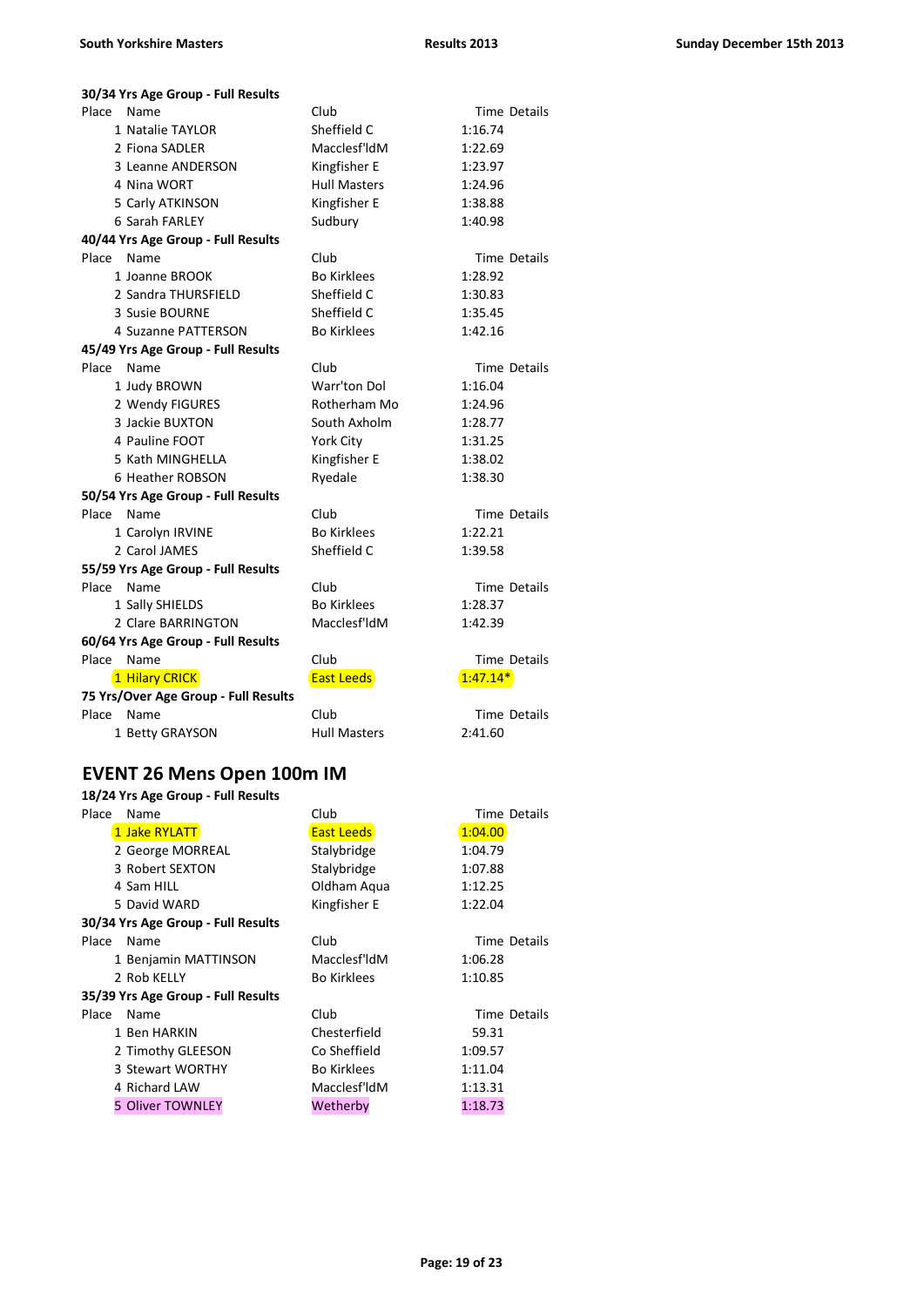| 40/44 Yrs Age Group - Full Results |  |  |  |
|------------------------------------|--|--|--|
|------------------------------------|--|--|--|

| Place<br>Name                        | Club               | <b>Time Details</b> |
|--------------------------------------|--------------------|---------------------|
| 1 Kyran PARKER                       | <b>East Leeds</b>  | 1:06.37             |
| 2 Robin BALFOUR                      | Dunfermline        | 1:12.65             |
| 3 Martin ANDERSEN                    | <b>Bo Kirklees</b> | 1:13.03             |
| 4 Ken FLETT                          | Silver City        | 1:15.54             |
| 5 Steven EMPSON                      | Rotherham Mo       | 1:21.59             |
| 6 Richard WITTY                      | Kingfisher E       | 1:22.17             |
| 45/49 Yrs Age Group - Full Results   |                    |                     |
| Place<br>Name                        | Club               | <b>Time Details</b> |
| 1 Stuart HOYLE                       | <b>East Leeds</b>  | $1:11.79*$          |
| 2 Philip HAWORTH                     | Stalybridge        | 1:12.45             |
| 3 Matthew GRANT                      | Gates & Whick      | 1:14.57             |
| 4 Andrew CORNFORTH                   | Kingfisher E       | 1:27.09             |
| 5 Oggy EAST                          | <b>Arfon Mast</b>  | 1:28.08             |
| 50/54 Yrs Age Group - Full Results   |                    |                     |
| Place<br>Name                        | Club               | Time Details        |
| 1 Russell MASON                      | Warr'ton Dol       | 1:06.83             |
| 2 Stephen BOTTOMLEY                  | <b>Bo Kirklees</b> | 1:15.48             |
| 3 Mark JONES                         | Everton            | 1:17.74             |
| 4 Stewart ROWE                       | Kingfisher E       | 1:20.90             |
| 60/64 Yrs Age Group - Full Results   |                    |                     |
| Place Name                           | Club               | <b>Time Details</b> |
| 1 Raymond BUTTERS                    | RichmondDale       | 1:22.45             |
| 2 Brian TAYLOR                       | Adwick             | 1:23.40             |
| 3 Stuart MCLELLAN                    | Sudbury            | 1:29.39             |
| 4 Keith ROTHWELL                     | <b>Arfon Mast</b>  | 1:41.07             |
| 65/69 Yrs Age Group - Full Results   |                    |                     |
| Place<br>Name                        | Club               | <b>Time Details</b> |
| 1 Graham PADGETT                     | Warr'ton Dol       | 1:23.15             |
| 2 Carl BUTLER                        | RichmondDale       | 1:36.09             |
| 75 Yrs/Over Age Group - Full Results |                    |                     |
| Place<br>Name                        | Club               | <b>Time Details</b> |
| 1 Bill MOORE                         | <b>East Leeds</b>  | 1:50.54             |

#### **EVENT 27 Womens Open 100m Freestyle**

|       | 18/24 Yrs Age Group - Full Results |                    |                     |  |  |
|-------|------------------------------------|--------------------|---------------------|--|--|
| Place | Name                               | Club               | Time Details        |  |  |
|       | 1 Alison PENNELL                   | South Axholm       | 1:00.70             |  |  |
|       | 2 Kristy DAVIS                     | <b>East Leeds</b>  | 1:06.93             |  |  |
|       | 3 Laura PURCELL                    | <b>East Leeds</b>  | 1:13.78             |  |  |
|       | 4 Francesca THOMSON                | Kingfisher E       | 1:17.68             |  |  |
|       | 25/29 Yrs Age Group - Full Results |                    |                     |  |  |
| Place | Name                               | Club               | <b>Time Details</b> |  |  |
|       | 1 Laura CAMPBELL                   | Co Sheffield       | 1:00.72             |  |  |
|       | 2 Leanne ATKINS                    | Co Derby           | 1:04.91             |  |  |
|       | 3 Emma GREENFIELD                  | Co Sheffield       | 1:06.15             |  |  |
|       | 4 Deborah CROSSLAND                | <b>Bo Kirklees</b> | 1:06.51             |  |  |
|       | 5 Cat REED                         | <b>East Leeds</b>  | 1:11.82             |  |  |
|       | 6 Anna BINNS                       | Birmingham M       | 1:59.95             |  |  |
|       | 30/34 Yrs Age Group - Full Results |                    |                     |  |  |
| Place | Name                               | Club               | <b>Time Details</b> |  |  |
|       | 1 Natalie TAYLOR                   | Sheffield C        | 1:05.86             |  |  |
|       | 2 Chrysothemi SPILIOPOULOU         | <b>East Leeds</b>  | $1:09.86*$          |  |  |
|       | 3 Lisa BEST                        | Middlesboro        | 1:11.76             |  |  |
|       | 4 Sarah FARLEY                     | Sudbury            | 1:22.50             |  |  |
|       | 5 Carly ATKINSON                   | Kingfisher E       | 1:27.21             |  |  |
|       | 35/39 Yrs Age Group - Full Results |                    |                     |  |  |
| Place | Name                               | Club               | Time Details        |  |  |
|       | 1 Tracy MACINNES                   | Knottingley        | 1:10.72             |  |  |
|       |                                    |                    |                     |  |  |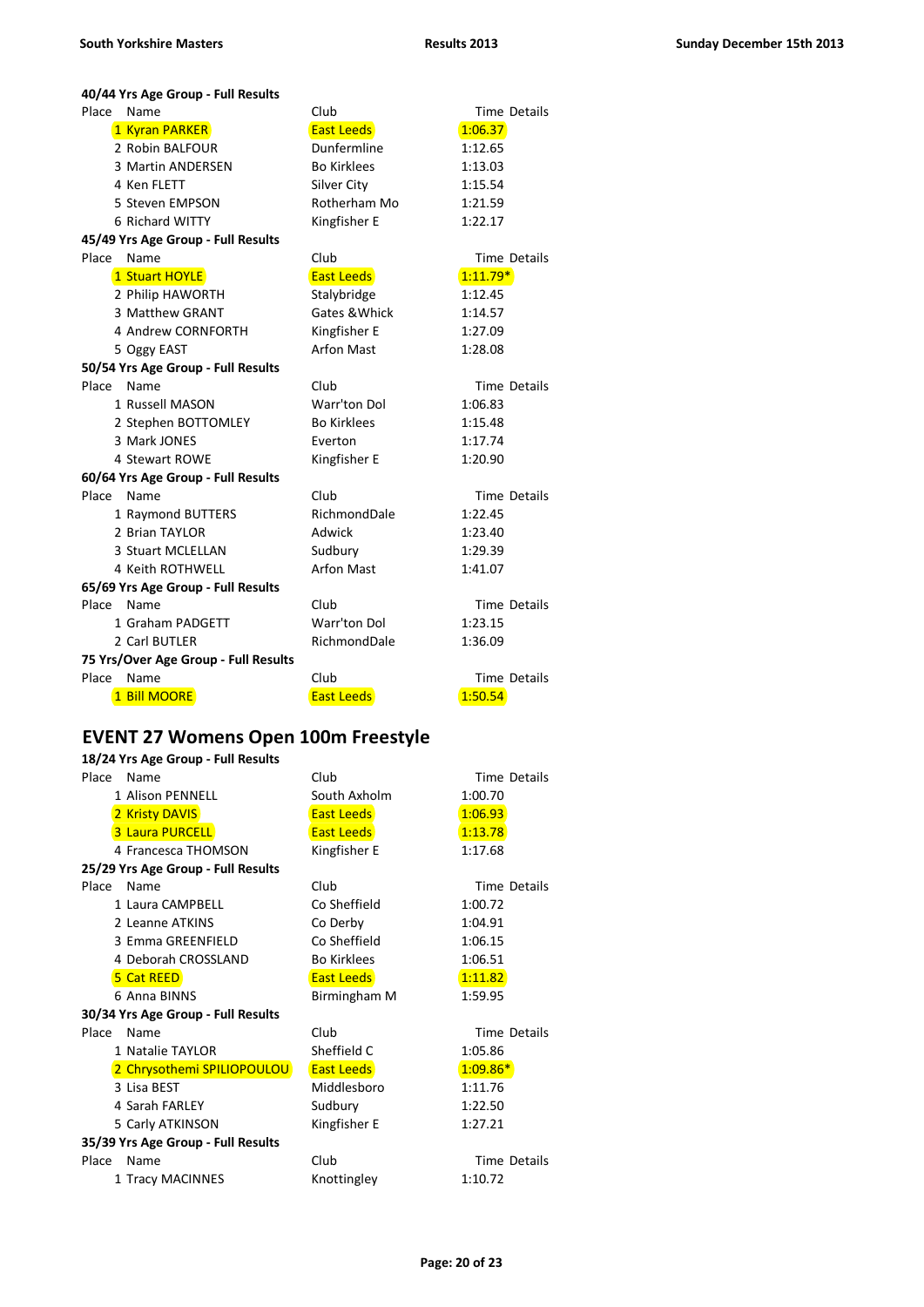**40/44 Yrs Age Group - Full Results**

| Place | Name                               | Club                | Time Details        |
|-------|------------------------------------|---------------------|---------------------|
|       | 1 Nina WILLIAMS                    | <b>East Leeds</b>   | $1:02.06*$          |
|       | 2 Helen GORMAN                     | Long Eaton          | 1:02.32             |
|       | 3 Philippa RICKARD                 | <b>East Leeds</b>   | 1:04.71             |
|       | 4 Jeanne PETIT                     | Maxwell             | 1:07.58             |
|       | <b>5 Dianne FOSTER</b>             | <b>East Leeds</b>   | 1:15.64             |
|       | 45/49 Yrs Age Group - Full Results |                     |                     |
| Place | Name                               | Club                | Time Details        |
|       | 1 Judy BROWN                       | Warr'ton Dol        | 1:05.16             |
|       | 2 Kath MINGHELLA                   | Kingfisher E        | 1:21.85             |
|       | 3 Dianne ROBERTS                   | Kingfisher E        | 1:36.45             |
|       | 4 Tracy MEYERHOFF                  | <b>Hull Masters</b> | 1:38.55             |
|       | 5 Jane SEDMAN                      | Kingfisher E        | 1:57.47             |
|       | 50/54 Yrs Age Group - Full Results |                     |                     |
| Place | Name                               | Club                | Time Details        |
|       | 1 Jeanette RICHARDS                | Kingfisher E        | 1:51.01             |
|       | 55/59 Yrs Age Group - Full Results |                     |                     |
| Place | Name                               | Club                | <b>Time Details</b> |
|       | 1 Sally SHIELDS                    | <b>Bo Kirklees</b>  | 1:18.38             |
|       | 2 Christine GILLARD                | Calv Bing           | 1:18.42             |
|       | 3 Jane HAMP                        | Kingfisher E        | 1:48.61             |

### **EVENT 28 Mens Open 100m Freestyle**

| Place | Name                               | Club                | Time Details |
|-------|------------------------------------|---------------------|--------------|
|       | 1 Richard JAGGER                   | <b>East Leeds</b>   | $53.91*$     |
|       | 2 Thomas NELSON                    | Rotherham Mo        | 55.55        |
|       | 3 George MORREAL                   | Stalybridge         | 56.14        |
|       | 4 Jonathan PENNELL                 | South Axholm        | 57.59        |
|       | 5 Oliver SIMPSON                   | York City           | 57.84        |
|       | <b>6 James WARREN</b>              | <b>East Leeds</b>   | 57.93        |
|       | 7 Robert SEXTON                    | Stalybridge         | 58.86        |
|       | 8 Liam THRAVES                     | Kingfisher E        | 58.93        |
|       | 9 Sam HILL                         | Oldham Aqua         | 1:01.05      |
|       | 10 James WOODCOCK                  | Wetherby            | 1:01.50      |
|       | 11 Mark REED                       | Co Sheffield        | 1:05.57      |
|       | 12 David WARD                      | Kingfisher E        | 1:13.36      |
|       | 25/29 Yrs Age Group - Full Results |                     |              |
| Place | Name                               | Club                | Time Details |
|       | 1 Benjamin JOHNSON                 | <b>Bo Kirklees</b>  | 55.53        |
|       | 2 Tommaso TUFARELLI                | Otter               | 59.19        |
|       | 3 Eric KNIGHTS                     | <b>Hull Masters</b> | 1:03.86      |
|       | 4 Sean HUNT                        | Eckington           | 1:05.31      |
|       | 30/34 Yrs Age Group - Full Results |                     |              |
| Place | Name                               | Club                | Time Details |
|       | 1 Christopher KNEE                 | <b>East Leeds</b>   | 55.12        |
|       | 2 Ross TURNER                      | Rugby               | 56.60        |
|       | 3 John MAJOR                       | South Hunsle        | 59.58        |
|       | 4 Stephen BARTON                   | Co Liverpool        | 1:00.10      |
|       | 5 Christopher LEWINDON             | South Beds          | 1:00.76      |
|       | 6 Rob KELLY                        | <b>Bo Kirklees</b>  | 1:01.66      |
|       | 7 Gregan CLARKSON                  | <b>Hull Masters</b> | 1:03.02      |
|       | 8 Alex MILLARD                     | <b>Com Services</b> | 1:04.39      |
|       | 9 Philip PRATT                     | <b>East Leeds</b>   | 1:13.06      |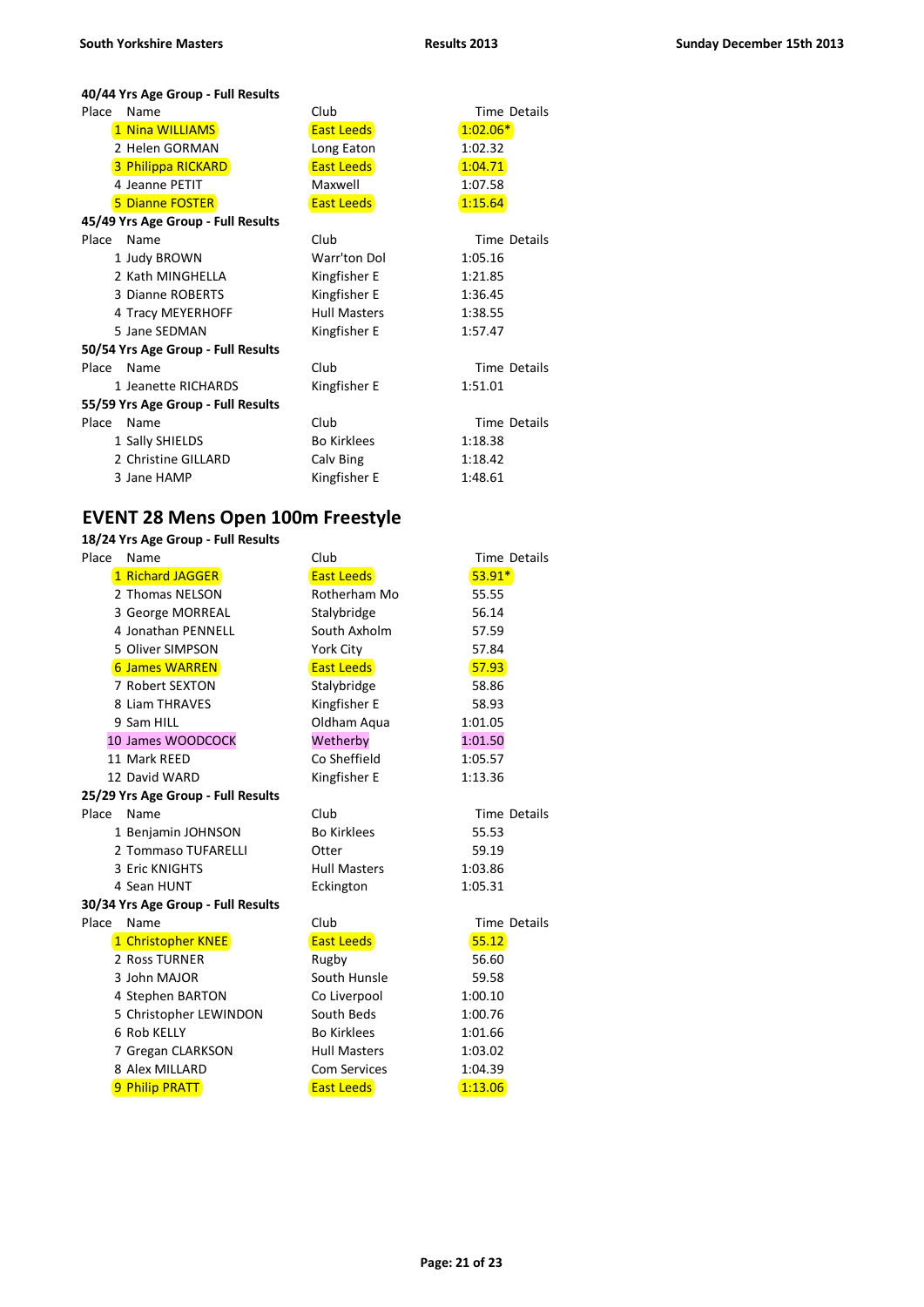| 35/39 Yrs Age Group - Full Results |                     |                     |
|------------------------------------|---------------------|---------------------|
| Place<br>Name                      | Club                | Time Details        |
| 1 Matt LEACH                       | Long Eaton          | 57.32               |
| 2 Mike REYS                        | Otter               | 57.85               |
| 3 Graeme ATHERTON                  | Warr'ton Dol        | 57.91               |
| 4 Colin PRESCOTT                   | Long Eaton          | 59.95               |
| 5 Stewart WORTHY                   | <b>Bo Kirklees</b>  | 1:00.74             |
| 6 Timothy GLEESON                  | Co Sheffield        | 1:01.55             |
| 7 Christopher ROLLE                | Etwall              | 1:01.96             |
| 8 Richard PRIESTLEY                | Kingfisher E        | 1:06.12             |
| 9 Alastair RAINSBURY               | Stockport Mo        | 1:11.65             |
| 40/44 Yrs Age Group - Full Results |                     |                     |
| Place<br>Name                      | Club                | Time Details        |
| 1 David REES                       | Stalybridge         | 54.84               |
| 2 Gary WRIGHT                      | Bromsgrove          | 58.58               |
| 3 Robin BALFOUR                    | Dunfermline         | 1:01.71             |
| 4 Scott DAVISON                    | Co Sheffield        | 1:02.19             |
| 5 Ken FLETT                        | Silver City         | 1:03.86             |
| <b>6 Neil RICHARDSON</b>           | <b>East Leeds</b>   | 1:07.21             |
| 7 Steven EMPSON                    | Rotherham Mo        | 1:09.51             |
| 8 Richard WITTY                    | Kingfisher E        | 1:10.06             |
| 9 Paul CLEMENCE                    | <b>East Leeds</b>   | 1:11.48             |
| 10 Joseph GAVELLE                  | Rotherham Mo        | 1:13.37             |
| 11 Kevin MOMENT                    | Kingfisher E        | 1:14.01             |
| 12 Christopher DUCK                | Kingfisher E        | 1:22.75             |
| 13 Steven DOUGLASS                 | Kingfisher E        | 1:30.86             |
| 45/49 Yrs Age Group - Full Results |                     |                     |
| Place<br>Name                      | Club                | Time Details        |
| 1 Marcel SCHOLTEN                  | Modernians          | 58.61               |
| 2 Andrew WYCHERLEY                 | <b>East Leeds</b>   | $1:01.44*$          |
| 3 Stuart HOYLE                     | <b>East Leeds</b>   | 1:02.46             |
| 4 David HOGG                       | <b>East Leeds</b>   | 1:02.85             |
| 5 Matthew GRANT                    | Gates & Whick       | 1:04.70             |
| 6 Andrew GRISTWOOD                 | Cleethorpes         | 1:05.10             |
| 7 Michael PEPPER                   | Rotherham Mo        | 1:07.84             |
| 8 Ian BALFOUR                      | Norfolk Vikg        | 1:08.49             |
| 9 Paul THOMPSON                    | Cleethorpes         | 1:14.27             |
| 50/54 Yrs Age Group - Full Results |                     |                     |
| Place<br>Name                      | Club                | Time Details        |
| 1 Stewart ROWE                     | Kingfisher E        | 1:03.32             |
| 2 Stephen ALLEN                    | <b>Hull Masters</b> | 1:04.77             |
| 3 Mark JONES                       | Everton             | 1:07.46             |
| 4 Brenton MAYMAN                   | <b>Bev Barracud</b> | 1:10.16             |
| 55/59 Yrs Age Group - Full Results |                     |                     |
| Place<br>Name                      | Club                | <b>Time Details</b> |
| 1 David BRADFORD                   | Co Sheffield        | 1:05.98             |
| 2 Martin WAGNER                    | Sheff&Dist          | 1:06.30             |
| 3 Trevor THEWLIS                   | <b>Bo Kirklees</b>  | 1:10.18             |
| 4 Paul CRUCI                       | Chalfont            | 1:10.45             |
| 5 Martyn FINNEY                    | Etwall              | 1:13.44             |
| 6 Cleveland MEYERHOFF              | <b>Hull Masters</b> | 1:15.20             |
| 7 Bruce NAYLOR                     | South Axholm        | 1:25.00             |
| 60/64 Yrs Age Group - Full Results |                     |                     |
| Place<br>Name                      | Club                | Time Details        |
| 1 Raymond BUTTERS                  | RichmondDale        | 1:09.87             |
| 2 Chris THORP                      | Co Derby            | 1:16.30             |
| 3 Stuart MCLELLAN                  | Sudbury             | 1:19.21             |
| 4 Paul FLETCHER                    | <b>East Leeds</b>   | 1:28.63             |
| 65/69 Yrs Age Group - Full Results |                     |                     |
| Place<br>Name                      | Club                | Time Details        |
| 1 Colin GERRARD                    | RichmondDale        | 1:16.75             |